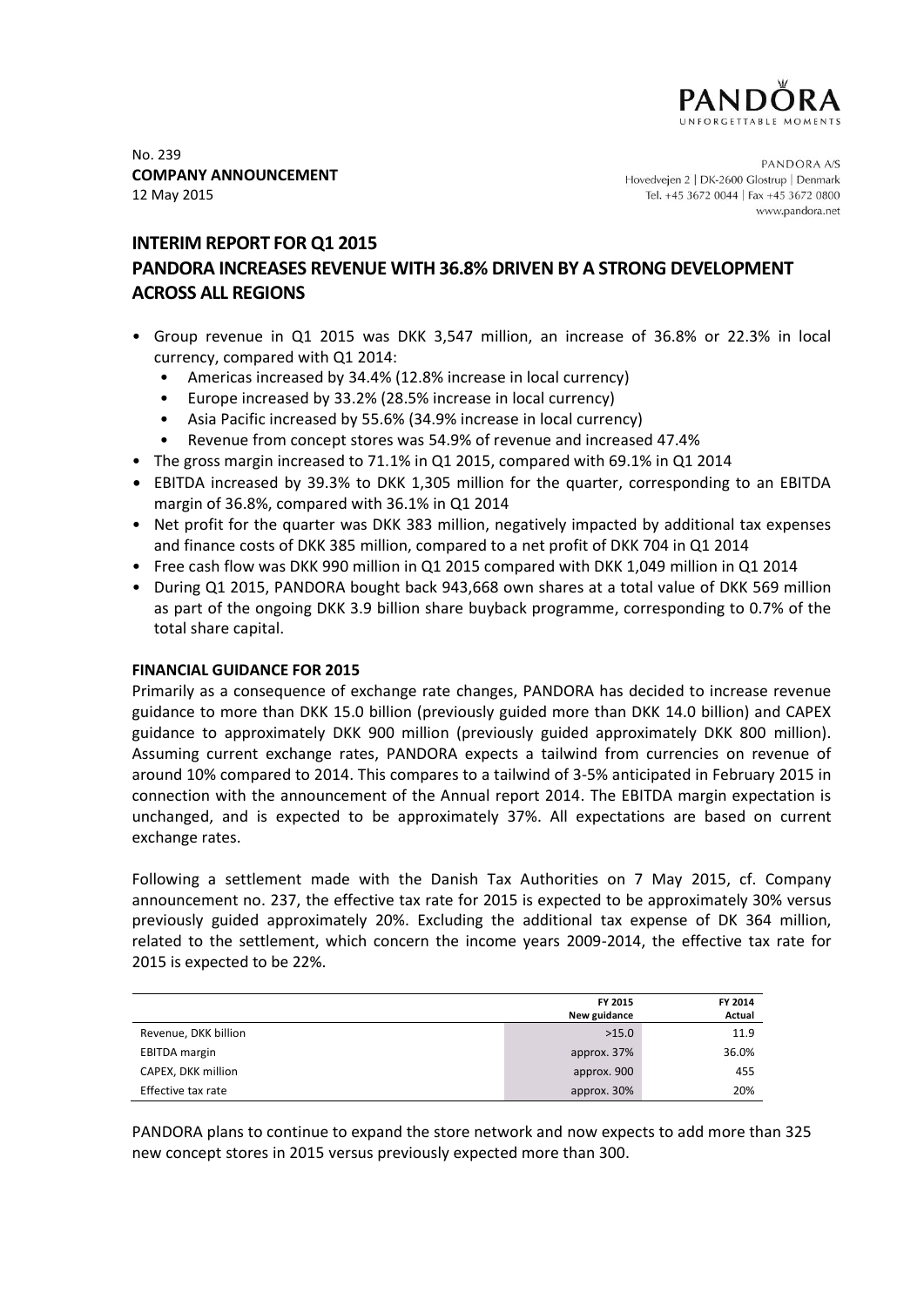In connection with the Q1 2015 results Anders Colding Friis, CEO of PANDORA, said:

*"Once again we are off to a strong start to the year, with all geographic regions, as well as all product categories generating double digit growth rates. Revenue growth was driven by strong likefor-like sales-out growth in many markets as well as the continued expansion of our concept store network. Furthermore, the profitability in the company continues to be very healthy, which is also evident from the strong cash flow generation in the quarter."* 

# **CONFERENCE CALL**

A conference call for investors and financial analysts will be held today at 10.00 CET and can be accessed online at www.pandoragroup.com. The presentation for the call will be available on the website one hour before the call.

The following numbers can be used by investors and analysts: DK: +45 3272 8018 UK (International): +44 (0) 1452 555 131 US: +1 866 682 8490

To help ensure that the conference begins in a timely manner, please dial in 5 minutes prior to the scheduled starting time. Participants will have to quote confirmation code 31028798 when dialling into the conference.

# **ABOUT PANDORA**

PANDORA designs, manufactures and markets hand-finished and modern jewellery made from genuine metals at affordable prices. PANDORA jewellery is sold in more than 90 countries on six continents through approximately 9,600 points of sale, including more than 1,400 concept stores.

Founded in 1982 and headquartered in Copenhagen, Denmark, PANDORA employs more than 12,400 people worldwide of whom approximately 8,600 are located in Gemopolis, Thailand, where the company manufactures its jewellery. PANDORA is publicly listed on the NASDAQ Copenhagen stock exchange in Denmark. In 2014, PANDORA's total revenue was DKK 11.9 billion (approximately EUR 1.6 billion). For more information, please visit [www.pandoragroup.com.](http://www.pandoragroup.com/)

# **CONTACT**

For more information, please contact:

INVESTOR RELATIONS Morten Eismark VP Group Investor Relations Phone +45 3673 8213 Mobile +45 3045 6719

MEDIA RELATIONS Kristian Lysgaard Director, Group Communications Phone +45 4323 1774 Mobile +45 2556 8561

Magnus Thorstholm Jensen Investor Relations Officer Phone +45 4323 1739 Mobile +45 3050 4402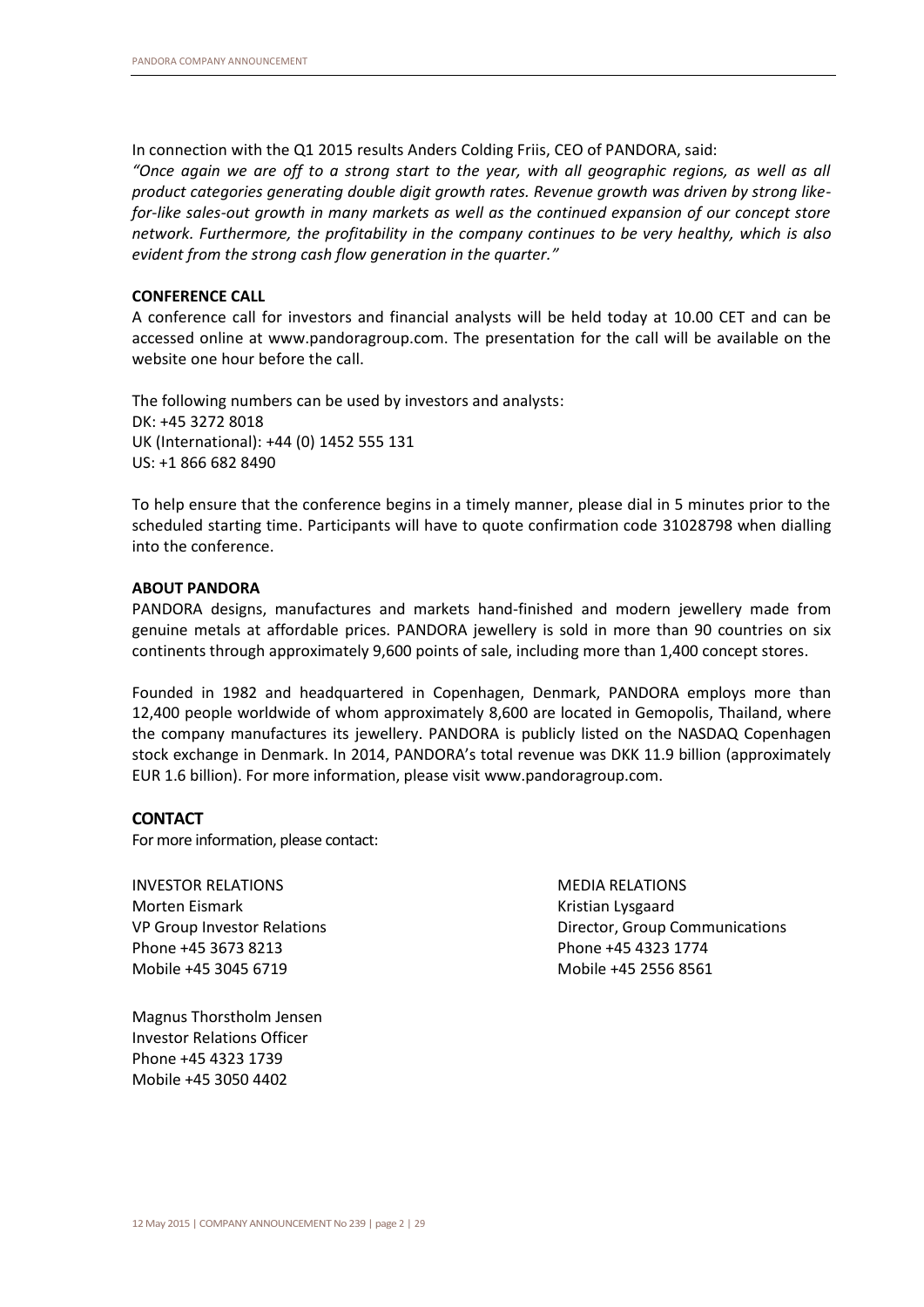# **FINANCIAL HIGHLIGHTS**

| <b>DKK</b> million                                                       | Q1 2015            | Q1 2014  | FY 2014  |
|--------------------------------------------------------------------------|--------------------|----------|----------|
| <b>Consolidated income statement</b>                                     |                    |          |          |
| Revenue                                                                  | 3,547              | 2,592    | 11,942   |
| Gross profit                                                             | 2,522              | 1,791    | 8,423    |
| Earnings before interests, tax, depreciations and amortisations (EBITDA) | 1,305              | 937      | 4,294    |
| Operating profit (EBIT)                                                  | 1,238              | 887      | 4,072    |
| Net financials                                                           | $-281$             | -8       | $-200$   |
| Profit before tax                                                        | 957                | 879      | 3,872    |
| Net profit                                                               | 383                | 704      | 3,098    |
| <b>Consolidated balance sheet</b>                                        |                    |          |          |
| <b>Total assets</b>                                                      | 11,396             | 9,192    | 10,556   |
| Invested capital                                                         | 6,235              | 5,666    | 6,080    |
| Net working capital                                                      | 126                | 660      | 434      |
| Net interest-bearing debt (NIBD)                                         | $-330$             | $-546$   | $-1,121$ |
| Equity                                                                   | 6,433              | 6,160    | 7,032    |
|                                                                          |                    |          |          |
| <b>Consolidated cash flow statement</b>                                  | 1,164              | 1,107    | 4,322    |
| Cash flows from operating activities                                     | $-311$             | $-71$    | $-632$   |
| Cash flows from investing activities                                     | 990                |          | 3,868    |
| Free cash flow                                                           |                    | 1,049    | $-3,259$ |
| Cash flows from financing activities                                     | $-1,372$<br>$-519$ | $-1,152$ | 431      |
| Net increase (decrease) in cash for the period                           |                    | $-116$   |          |
| <b>Growth ratios</b>                                                     |                    |          |          |
| Revenue growth, %                                                        | 36.8%              | 29.5%    | 32.5%    |
| Gross profit growth, %                                                   | 40.8%              | 36.3%    | 40.4%    |
| EBITDA growth, %                                                         | 39.3%              | 45.7%    | 49.0%    |
| EBIT growth, %                                                           | 39.6%              | 48.1%    | 51.9%    |
| Net profit growth, %                                                     | $-45.6%$           | 60.7%    | 39.5%    |
| <b>Margins</b>                                                           |                    |          |          |
| Gross margin, %                                                          | 71.1%              | 69.1%    | 70.5%    |
| EBITDA margin, %                                                         | 36.8%              | 36.1%    | 36.0%    |
| EBIT margin, %                                                           | 34.9%              | 34.2%    | 34.1%    |
| <b>Other ratios</b>                                                      |                    |          |          |
| Tax rate, %                                                              | 60.0%              | 20.0%    | 20.0%    |
| Equity ratio, %                                                          | 56.4%              | 67.0%    | 66.6%    |
| NIBD to EBITDA <sup>1</sup>                                              | $-0.1$             | $-0.2$   | $-0.3$   |
| Return on invested capital (ROIC), $\%$ <sup>1</sup>                     | 70.9%              | 52.4%    | 67.0%    |
| Capital expenditure (CAPEX), DKK million                                 | 167                | 58       | 455      |
| Cash conversion, %                                                       | 258.5%             | 149.0%   | 124.9%   |
| <b>Share information</b>                                                 |                    |          |          |
| Dividend per share, DKK                                                  |                    |          | 9.00     |
| Total payout ratio (incl. share buyback), %                              |                    |          | 112.7%   |
| Earnings per share, basic, DKK                                           | 3.2                | 5.6      | 25.0     |
| Earnings per share, diluted, DKK                                         | 3.1                | 5.5      | 24.7     |
| Share price at end of period, DKK                                        | 633.5              | 358.5    | 504.5    |
| Other key figures                                                        |                    |          |          |
| Average number of employees                                              | 11,945             | 8,798    | 9,957    |
|                                                                          |                    |          |          |

<sup>1</sup> Ratios are based on 12 months rolling EBITDA and EBIT, respectively.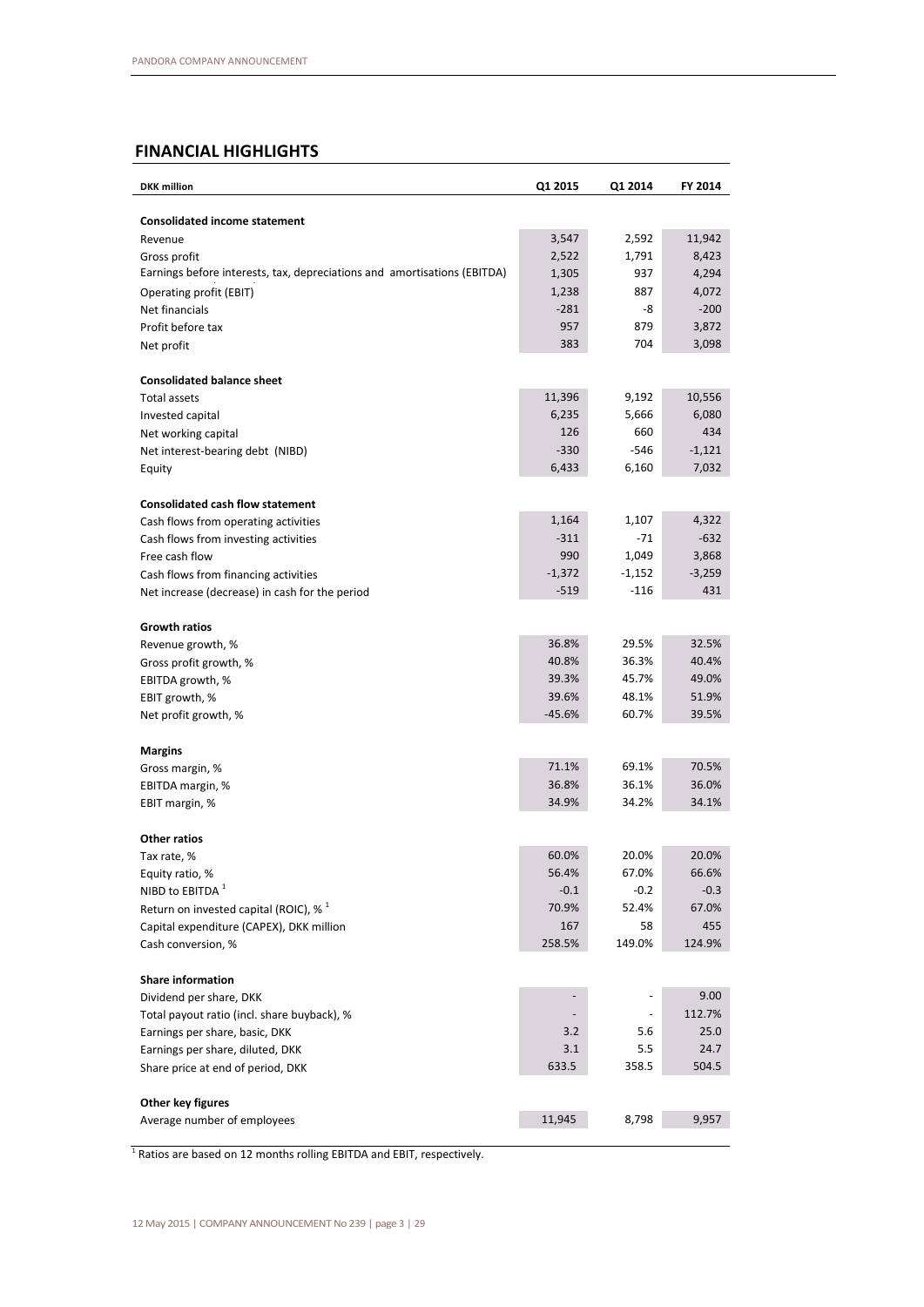### **IMPORTANT EVENTS IN Q1 2015**

#### **SHARE BUYBACK PROGRAMME FOR 2015**

In connection with the Annual Report 2014, PANDORA launched a share buyback programme under which PANDORA expects to buy back own shares to a maximum consideration of DKK 3,900 million. The share buyback programme is implemented in accordance with the provisions of the European Commission's regulation no. 2273/2003 of 22 December 2003 ('safe harbour'), which protects listed companies against violation of insider legislation in connection with share buybacks. The Programme will end no later than 31 December 2015.

As of 31 March 2015, a total of 943,668 shares had been bought back, corresponding to a transaction value of DKK 569 million. As of 31 March 2015, PANDORA held a total of 7,441,561 treasury shares, corresponding to 5.8% of the share capital, including the shares cancelled as part of the capital reduction described below.

PANDORA may use the shares purchased under the Programme to meet potential obligations arising from employee share option programmes. As of 31 March 2015, the total potential obligation amounted to 838,460 shares.

#### **ORGANISATIONAL CHANGES**

On 1 March 2015, Anders Colding Friis succeeded Allan Leighton as new CEO of PANDORA. Anders Colding Friis comes from a position as Group CEO of Scandinavian Tobacco Group, the world's largest manufacturer of cigars and pipe tobacco.

At the general meeting in March 2015, Allan Leighton was elected to the Board of Directors as new Co-Deputy Chairman of the Board. At the same time, Torben Ballegaard and Nikolaj Vejlsgaard decided to step down from the Board of Directors.

On 1 January 2015, Peter Vekslund, former Senior Vice President, Head of Finance in PANDORA, succeeded Henrik Holmark as CFO of PANDORA.

#### **GERMANY**

In January 2015, PANDORA entered into an agreement with DHG GmbH (DHG) to take over up to 78 commercial leaseholds in Germany formerly trading under the BiBa name (a ladies fashion brand). PANDORA will pay a service fee to DHG for making the leaseholds available. All leaseholds concern stand-alone stores located in prime locations in Germany that fit well with PANDORA's existing concept store expansion strategy in Germany. During 2015, PANDORA will open owned and operated concept stores in the new locations, some of which will be a relocation of existing PANDORA owned stores. 77 leaseholds have now been secured. With this the transaction has been completed.

The total investment for the new owned and operated stores, including establishment (including inventory in the stores) and relocation of stores, costs related to temporarily inactive stores in the transition period, service fees to DHG as well as all other costs related to store implementation, is expected to be around EUR 50 million (approximately DKK 370 million), of which the majority will be recognised as CAPEX and inventories. The funds will be spent over the course of 2015.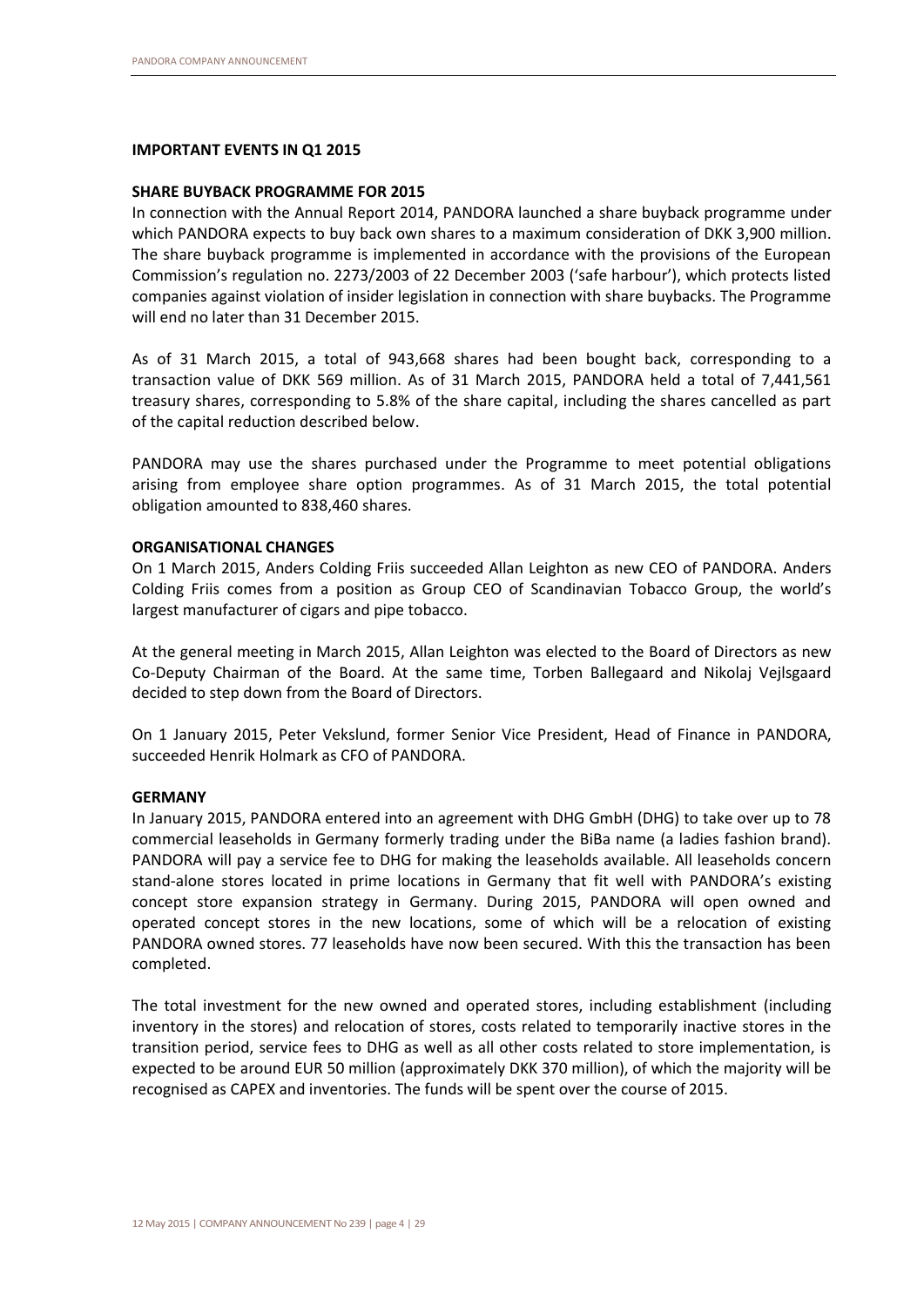# **CHINA**

In February 2015, PANDORA entered an agreement with Oracle Investment (Hong Kong) Limited (Oracle) about joint distribution of PANDORA jewellery in China from 1 July 2015 to 31 December 2018. At the end of the agreement, PANDORA will take over the full distribution of PANDORA jewellery in China.

PANDORA plans, through the cooperation, to accelerate the store roll-out, enhance the retail focus and increase marketing investments in the Chinese market. Oracle will contribute with its in-depth knowledge of the retail market and the Chinese consumer as well as their insight into the Chinese real estate market, which will aid PANDORA in securing the most attractive locations.

On 1 July 2015, PANDORA will, as part of the agreement with Oracle, purchase the majority of Oracle's assets in China. The total amount to be paid to Oracle will depend on the realised revenue in 2018 and part of the payment will be delayed to end of the term of the agreement. The initial payment to Oracle is expected to be approximately HKD 120 million (approximately DKK 100 million), depending on the value of the assets at the time of the completion of the agreement. The total payment will be in the range of HKD 200-500 million (approximately DKK 170-420 million). The agreement is subject to certain conditions to be fulfilled.

# **EVENTS AFTER THE REPORTING PERIOD**

# **US ESTORE**

On 21 April 2015, PANDORA launched an e-commerce platform in the US ([estore-us.pandora.net](http://estore-us.pandora.net/)). The launch is part of the Company's aim to offer PANDORA jewellery online globally. With the introduction of a PANDORA owned eSTORE in the US, PANDORA now offers eSTOREs in eight countries.

# **REDUCTION OF PANDORA A/S' SHARE CAPITAL**

At the Company's Annual General Meeting on 18 March 2015, it was decided to reduce the share capital by a nominal amount of DKK 5,818,651 through cancellation of a nominal amount of DKK 5,818,651 treasury shares of DKK 1.

The Board of Directors has implemented the share capital reduction with final effect with the Danish Business Authority. After reduction of the share capital, the Company's share capital is nominally DKK 122,297,169 divided into shares of DKK 1.

Following the share capital reduction, PANDORA owns less than 5% of the total share capital and the total voting rights in the Company.

# **TRANSFER PRICING TAX AUDIT CLOSED**

On 7 May, PANDORA made a settlement with the Danish Tax Authorities (SKAT) regarding a transfer pricing audit for the period 2009 to 2014. SKAT and PANDORA did not agree on the applicable pricing methodology within the Group. Following a dialogue with SKAT, PANDORA decided to make a settlement whereby, PANDORA will recognise a higher proportion of the Group's profit in Denmark for 2009-2014 as well as going forward.

According to the settlement, PANDORA will pay a sum of DKK 995 million to SKAT covering tax payments and interest for the 6 year period. The full amount will be paid in 2015.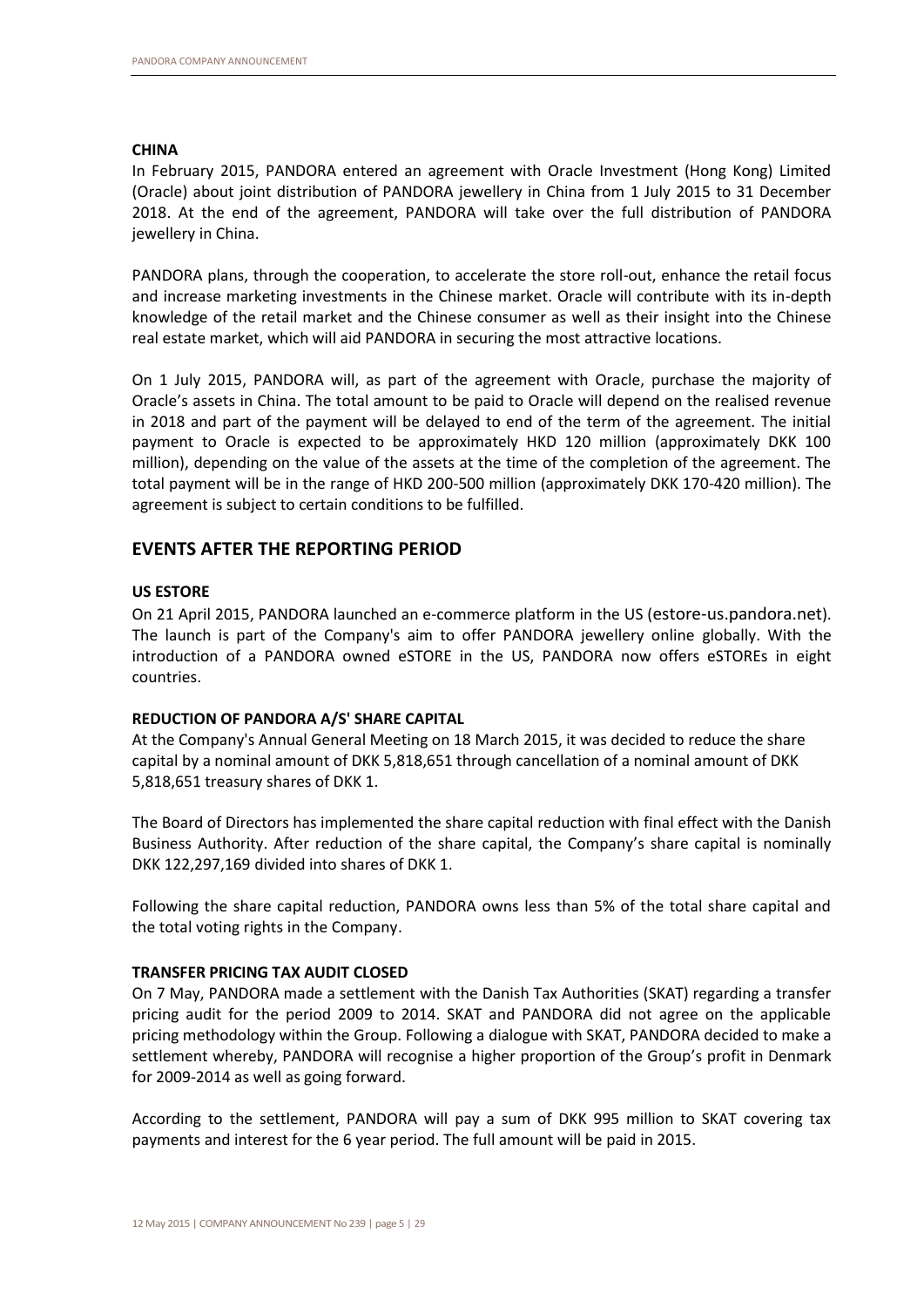PANDORA accrues for estimated tax expenses, and had as of 31 December 2014 made accruals for DKK 610 million related to these specific payments. The additional DKK 364 million impact the income tax expenses for 2015 in the income statement in the first quarter, with a further financial item of DKK 21 million.

# **REVENUE DEVELOPMENT**

Total revenue for Q1 2015 was DKK 3,547 million, an increase of 36.8% compared with Q1 2014, including a positive impact from currency of 14.5 percentage points, primarily due to favourable currency fluctuations in Americas and Asia Pacific.

Volumes increased by 5.6% compared with Q1 2014. In Q1 2015, the average sales price (ASP) recognised by PANDORA was DKK 169, compared with DKK 131 in Q1 2014. The increase in ASP was mainly driven by currency fluctuations; a higher share of revenue from Rings, which are sold at higher average prices relative to individual charms; as well as a proportionally higher share of revenue from PANDORA owned and operated stores. Prices for each individual product were virtually unchanged compared with Q1 2014.

Revenue growth continued across all three major regions for the quarter, with all reported geographies, showing double-digit growth rates. Growth was driven by a combination of like-for-like growth across most markets, which contributed with roughly 40% of the growth, as well as the continued expansion of the store network, which contributed with the remaining 60%. The like-forlike growth was among other things driven by a positive reception of the Valentine's Day and the Spring collections, which were both launched in stores during the quarter. Furthermore, 60 new products were added to PANDORA's Disney Collection, which continued to do well. For the quarter, around 50% of sales were generated by products launched within the last 12 months, which is similar to Q1 2014. Products across all categories launched more than 12 months ago continue to support revenue growth.

Revenue from PANDORA's owned and operated stores, including all PANDORA eSTOREs, increased 115% to DKK 708 million and corresponded to 20% of Group revenue compared to around 13% in Q1 2014. The growth in retail revenue was driven by strong in-store execution resulting in positive like-for-like growth as well as the addition of 163 new owned and operated stores in the last 12 months, including net 47 concept stores and 16 shop-in-shops, which has been converted from franchisee stores, to a total of 292 concept stores and 89 shop-in-shops owned and operated by PANDORA. The net effect of converting wholesale revenue from the franchisee stores that is now owned and operated by PANDORA to retail revenue is approximately DKK 60 million.

At the end of Q1 2015, sales return provisions corresponded to approximately 8% of 12 months' rolling revenue value, compared with 8% for Q4 2014 and Q1 2014, respectively.

Based on data from concept stores, which have been operating for more than 12 months, like-forlike sales-out in PANDORA's four major markets, the US, UK, Germany and Australia, continued to be positive. The positive development was driven by a successful product portfolio with continuous relevant products, increased awareness through regional marketing campaigns as well as generally better in-store execution, increasing store traffic in most stores.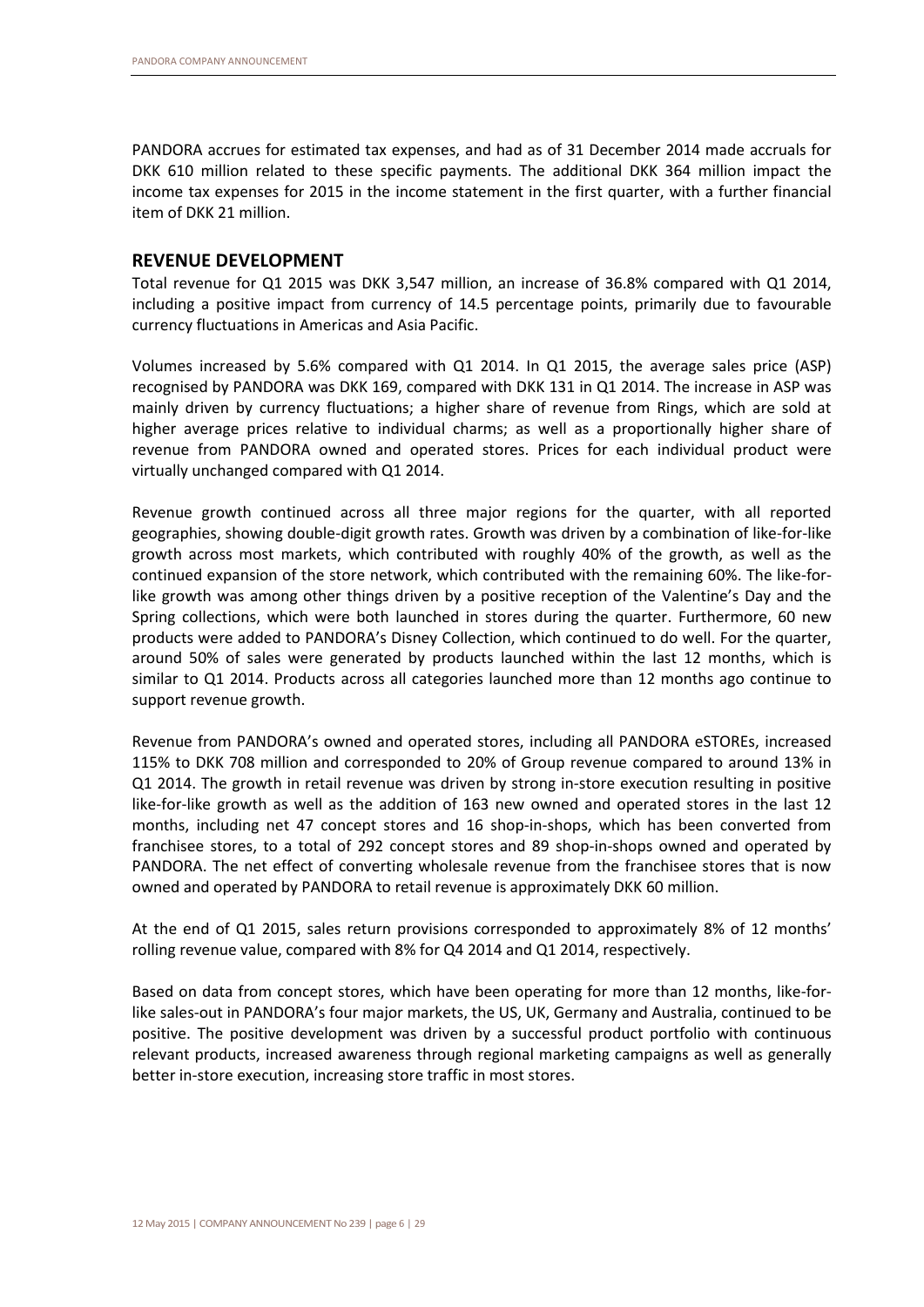# **REVENUE BREAKDOWN BY GEOGRAPHY**

In Q1 2015, 44.3% of revenue was generated in Americas (45.1% in Q1 2014), 40.0% in Europe (41.1% in Q1 2014) and 15.7% in Asia Pacific (13.8% in Q1 2014).

|                       |         |         |        | Growth in         |         |
|-----------------------|---------|---------|--------|-------------------|---------|
| <b>DKK</b> million    | 01 2015 | 01 2014 | Growth | local<br>currency | FY 2014 |
| US                    | 1,209   | 876     | 38.0%  | 13.2%             | 3,629   |
| <b>Other Americas</b> | 364     | 294     | 23.8%  | 11.6%             | 1,330   |
| <b>Americas</b>       | 1,573   | 1,170   | 34.4%  | 12.8%             | 4,959   |
| UK                    | 464     | 299     | 55.2%  | 41.5%             | 1,654   |
| Germany               | 151     | 121     | 24.8%  | 24.8%             | 578     |
| Other Europe          | 802     | 644     | 24.5%  | 23.1%             | 3,072   |
| <b>Europe</b>         | 1.417   | 1.064   | 33.2%  | 28.5%             | 5,304   |
| Australia             | 194     | 142     | 36.6%  | 28.2%             | 806     |
| Other Asia Pacific    | 363     | 216     | 68.1%  | 39.4%             | 873     |
| Asia Pacific          | 557     | 358     | 55.6%  | 34.9%             | 1,679   |
| Total                 | 3,547   | 2,592   | 36.8%  | 22.3%             | 11.942  |

#### **Distribution of revenue**

# *AMERICAS*

Revenue for the first quarter in Americas was DKK 1,573 million, an increase of 34.4% or 12.8% in local currency compared with Q1 2014. The increase was driven mainly by a positive development in the US and Brazil, as well as continued high demand for the Disney collection, which was launched in North America in November 2014. During the quarter, the Disney collection was expanded with 60 new products, 10 of which are exclusive to the Disney Theme Parks. The new products included 4 earrings and 2 rings, which is an addition to the collection.

US revenue was DKK 1,209 million, an increase of 38.0% or 13.2% in local currency compared with Q1 2014. Growth was primarily driven by network expansion as well as regional strong like-for-like growth rates; however growth for the quarter was negatively impacted by unfavourable timing of shipments compared to the same quarter last year. The focus on Rings in the US continues to support growth as revenue from the category increased significantly compared to Q1 2014, and is approaching 10% of US revenue. In September 2014, net 22 concept stores in the US were acquired from former franchisee Hannoush and are now categorized as owned and operated stores (the transaction included 27 stores in total, of which five stores have been sold to an existing franchisee). The impact of converting wholesale revenue to retail revenue has added around DKK 20 million to revenue in the US for the quarter.

Like-for-like sales-out in Q1 2015, based on concept stores in the US - which have been operating for more than 12 months - increased by 8.9% compared with Q1 2014. Growth in the Northeast region, where a process to refresh the network is on-going, has improved but was slightly negative for the quarter - all other major US regions grew with low-double digit like-for-like rates compared to Q1 2014.

#### **Concept stores<sup>1</sup> sales-out growth**

| -  |             |             |             |             |             |
|----|-------------|-------------|-------------|-------------|-------------|
|    | 01 2015     | Q4 2014     | Q3 2014     | Q2 2014     | Q1 2014     |
|    | vs. Q1 2014 | vs. Q4 2013 | vs. Q3 2013 | vs. Q2 2013 | vs. Q1 2013 |
| US | 8.9%        | 4.7%        | 3.7%        | 1.7%        | 8.5%        |
|    |             |             |             |             |             |

<sup>1</sup> Concept stores that have been operating for more than 12 months

Revenue from Other Americas was DKK 364 million, an increase of 23.8% or 11.6% in local currency, compared with the same quarter last year. The increase was primarily driven by a strong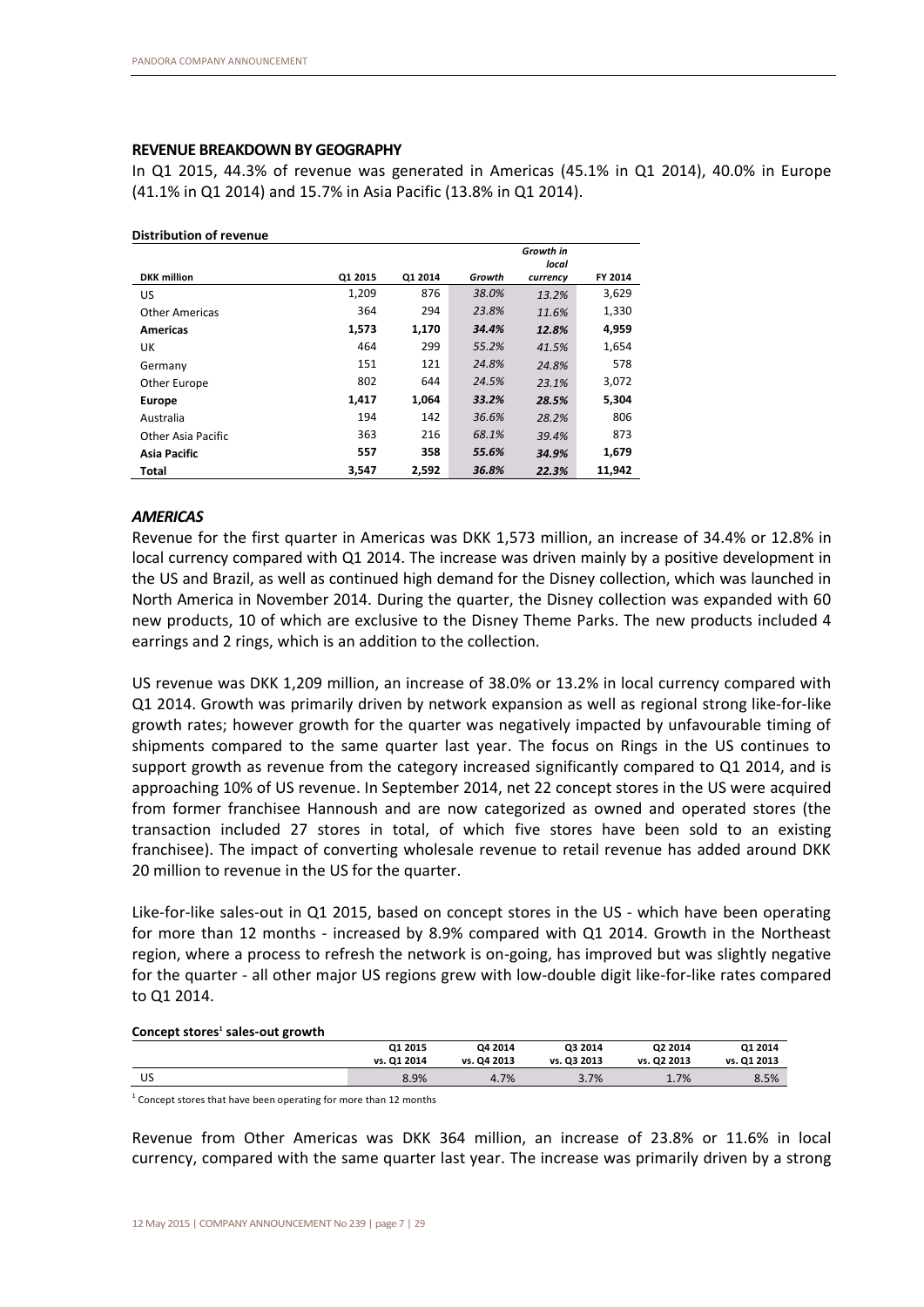development in Brazil, which experienced positive like-for-like growth and expanded the store network with 28 new concept stores in the last 12 months. Revenue in Canada was unchanged compared to Q1 2014, but decreased 8% in local currency. The decline was primarily due to phasing of revenue between quarters. The stores in Canada continue to perform well and the like-for-like sales-out growth was positive for the quarter. Revenue from Canada represented around 50% of revenue from Other Americas for the quarter.

|                         | <b>Number of PoS</b><br>Q1 2015 | <b>Number of PoS</b><br>Q4 2014 | <b>Number of PoS</b><br>Q1 2014 | Growth<br>Q1 2015<br>/Q4 2014 | Growth<br>Q1 2015<br>/Q1 2014 |
|-------------------------|---------------------------------|---------------------------------|---------------------------------|-------------------------------|-------------------------------|
| Concept stores          | 424                             | 414                             | 349                             | 10                            | 75                            |
| - hereof PANDORA owned  | 59                              | 51                              | 15                              | 8                             | 44                            |
| Shop-in-shops           | 672                             | 683                             | 585                             | $-11$                         | 87                            |
| - hereof PANDORA owned  | 2                               | 2                               | 6                               | $\overline{\phantom{a}}$      | $-4$                          |
| Gold                    | 874                             | 881                             | 848                             | $-7$                          | 26                            |
| <b>Branded</b>          | 1,970                           | 1,978                           | 1,782                           | -8                            | 188                           |
| Branded as % of total   | 60.3%                           | 58.5%                           | 54.8%                           |                               |                               |
| Silver                  | 1,023                           | 1,094                           | 1,068                           | $-71$                         | $-45$                         |
| White and travel retail | 274                             | 308                             | 400                             | $-34$                         | $-126$                        |
| Total                   | 3,267                           | 3,380                           | 3,250                           | $-113$                        | 17                            |

**Store network, number of points of sale - Americas**

PANDORA continues to develop the branded store network and during Q1 2015, 10 new concept stores were opened in Americas. For the quarter the number of branded points of sale (PoS) in the region decreased by 8 stores. PANDORA owned and operated stores in Americas increased to 61 at the end of Q1 2015. The increase compared to Q1 2014 is mainly due to the acquisition of net 22 concept stores from Hannoush in Q3 2014, which is now categorised as owned and operated stores. As part of the continued focus on the branded part of the network, underperforming unbranded stores are being closed and during the quarter 105 unbranded stores, almost all located in the US, were closed in Americas.

# *EUROPE*

Revenue in Europe was DKK 1,417 million for the quarter, an increase of 33.2% or 28.5% in local currency compared with Q1 2014. The growth was mainly driven by the UK, Germany, France and Italy, whereas revenue from Russia declined in the quarter.

Revenue in the UK was DKK 464 million, an increase of 55.2% or 41.5% in local currency compared with the same quarter last year. Growth was driven by a positive sales-out development, as well as the expansion of the store network, including 33 new concept stores opened in the last 12 months, to a total of 160 concept stores. Furthermore, the UK eSTORE continues to perform well and contributed around 10% to UK revenue for the quarter. The continued enhanced focus on the Rings category continues to support growth with revenue from the category increasing by more than 90% compared to Q1 2014. For the quarter more than 20% of revenue was generated by Rings.

Like-for-like sales-out in Q1 2015, based on concept stores in the UK - which have been operating for more than 12 months - increased by 20.6% compared with Q1 2014, and thereby experienced the fifth quarter in a row with more than 20% like-for-like sales-out growth. The strong growth was supported by all product categories, in particular Rings, Earrings and Necklaces.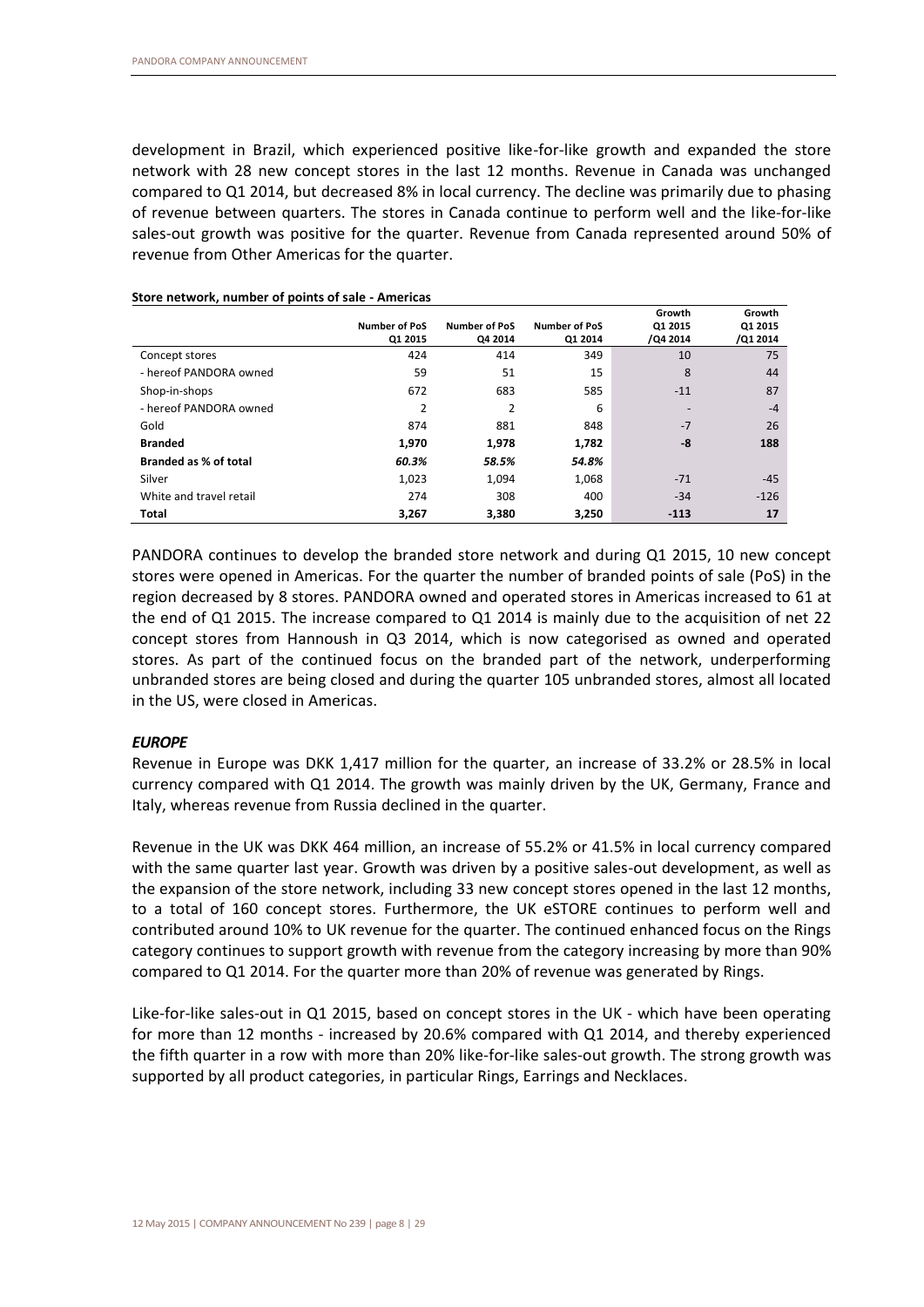#### **Concept stores**<sup>1</sup>**sales-out growth**

|    | Q1 2015     | Q4 2014     | Q3 2014     | Q2 2014     | Q1 2014     |
|----|-------------|-------------|-------------|-------------|-------------|
|    | vs. Q1 2014 | vs. Q4 2013 | vs. Q3 2013 | vs. Q2 2013 | vs. Q1 2013 |
| UK | 20.6%       | 20.6%       | 20.6%       | 26.2%       | 27.9%       |

 $1$  Concept stores that have been operating for more than 12 months

Revenue in the quarter in Germany was DKK 151 million, an increase of 24.8% compared with Q1 2014. The improvement of the store network in Germany is on-going and PANDORA continues the work to improve store execution across the country. In January 2015, as part of this effort, PANDORA entered into an agreement to assume up to 78 commercial leaseholds in Germany, of which 77 have now been secured. With this the transaction has been completed. PANDORA will open owned and operated concept stores in the new locations and during the quarter eight owned and operated stores were opened on the mentioned locations. In total, 17 owned and operated concept stores were added in Germany during the quarter, of which nine was acquired from franchisees. At the end of Q1 2015, PANDORA owned and operated 78 concept stores out of a total of 91 concept stores in Germany.

Like-for-like sales-out in Q1 2015, based on concept stores in Germany - which have been operating for more than 12 months - increased by 3.8% compared with Q1 2014. The positive development was primarily driven by a strong performance by PANDORA's owned and operated stores, with likefor-like sales-out increasing 5.0% compared to Q1.

| Concept stores' sales-out growth |             |             |             |             |             |
|----------------------------------|-------------|-------------|-------------|-------------|-------------|
|                                  | Q1 2015     | Q4 2014     | Q3 2014     | Q2 2014     | Q1 2014     |
|                                  | vs. Q1 2014 | vs. Q4 2013 | vs. Q3 2013 | vs. Q2 2013 | vs. Q1 2013 |
| Germany                          | 3.8%        | 2.3%        | 8.5%        | 10.0%       | 11.5%       |
|                                  |             |             |             |             |             |

<sup>1</sup> Concept stores that have been operating for more than 12 months

Revenue from Other Europe was DKK 802 million for the quarter, an increase of 24.5% compared with Q1 2014. Revenue from Other Europe was primarily driven by a positive development in Italy and France, with revenue from the two countries increasing around 50% for the quarter. Italy and France represented around 30% and 15% respectively of revenue for the quarter from Other Europe. Revenue from Russia decreased 75% for the quarter, which was primarily due to phasing of revenue, as well as a strong Q1 last year. The concept stores in Russia are performing relatively well given the difficult financial climate in the country, and like-for-like sales-out was roughly unchanged compared to the first quarter last year. Revenue from Russia represented around 5% of revenue from Other Europe for the quarter. Furthermore, revenue from Other Europe was positively impacted by converting third party revenue to retail revenue in the Middle East following the acquisition of the local distributor.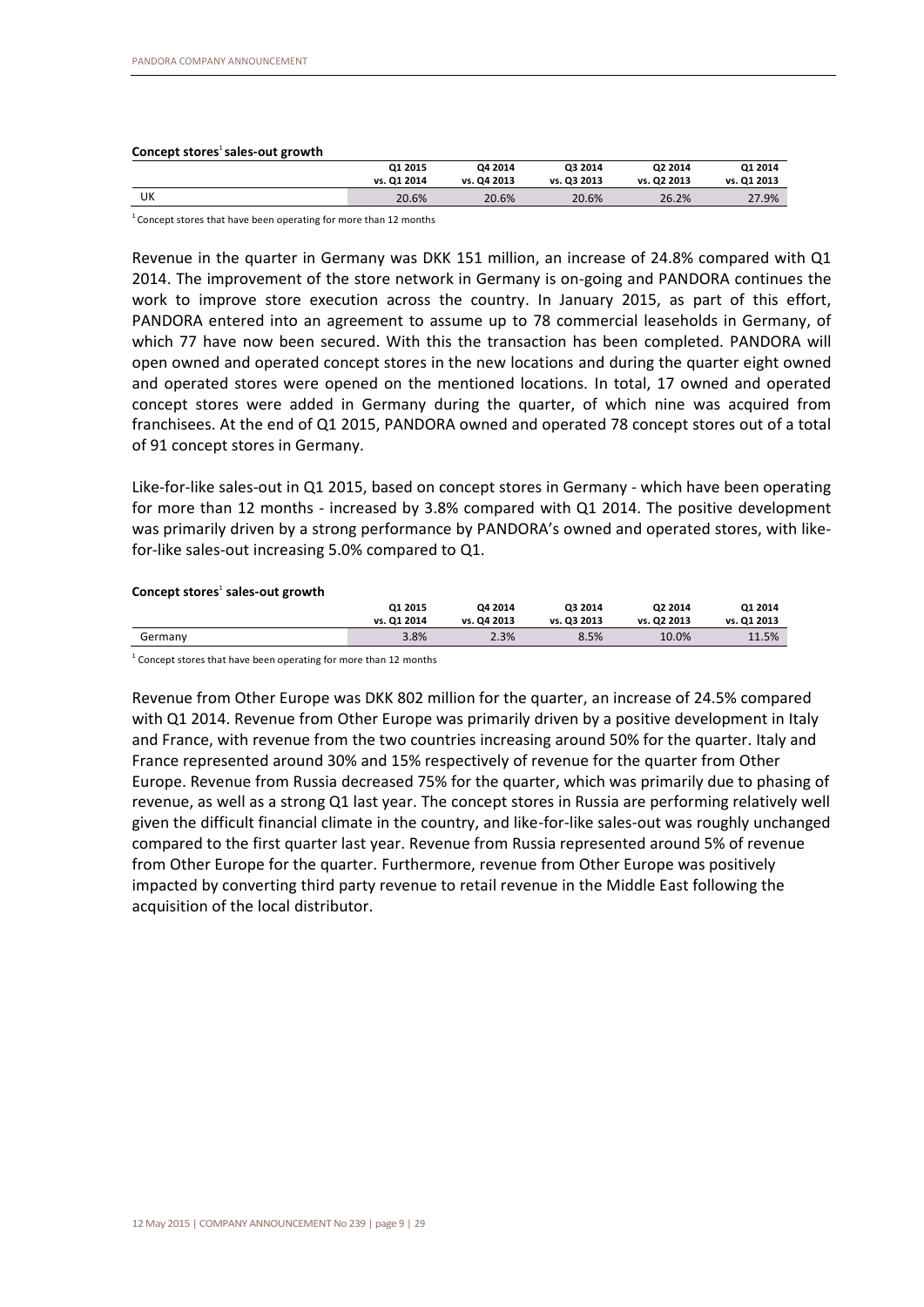#### **Store network, number of points of sale - Europe**

|                         | <b>Number of PoS</b><br>Q1 2015 | <b>Number of PoS</b><br>Q4 2014 | <b>Number of PoS</b><br>Q1 2014 | Growth<br>Q1 2015<br>/Q4 2014 | Growth<br>Q1 2015<br>/Q1 2014 |
|-------------------------|---------------------------------|---------------------------------|---------------------------------|-------------------------------|-------------------------------|
| Concept stores          | 811                             | 786                             | 617                             | 25                            | 194                           |
| - hereof PANDORA owned  | 201                             | 169                             | 119                             | 32                            | 82                            |
| Shop-in-shops           | 681                             | 677                             | 628                             | $\overline{4}$                | 53                            |
| - hereof PANDORA owned  | 76                              | 68                              | 54                              | 8                             | 22                            |
| Gold                    | 1,369                           | 1,380                           | 1,330                           | $-11$                         | 39                            |
| <b>Branded</b>          | 2,861                           | 2,843                           | 2,575                           | 18                            | 286                           |
| Branded as % of total   | 50.2%                           | 48.6%                           | 41.6%                           |                               |                               |
| Silver                  | 1,452                           | 1,577                           | 1,957                           | $-125$                        | $-505$                        |
| White and travel retail | 1,382                           | 1,431                           | 1,658                           | $-49$                         | $-276$                        |
| Total                   | 5,695                           | 5,851                           | 6,190                           | $-156$                        | $-495$                        |

\* Includes for Q1 2015 relating to 3rd party distributors: 138 concept stores, 205 shop-in-shops, 350 gold, 262 silver and 566 white stores.

During Q1 2015, the number of branded stores in Europe increased by 18 stores to a total of 2,861 stores, in line with PANDORA's overall strategy to increase branded sales. Net 25 concept stores were opened in Q1, primarily in Germany (7), UK (4) and Italy (4). During the quarter, 32 owned and operated concept stores were added net, of which 17 were added in Germany and 14 was related to the acquisition of PANDORA's local distributor in UAE, Bahrain, Qatar and Oman, which was effective from January 2015 (11 were acquired and 3 were opened following the acquisition).

In Europe, PANDORA offers eSTOREs in Austria, France, Germany, Italy, the Netherlands, Poland and the UK.

# *ASIA PACIFIC*

Revenue in Asia Pacific was DKK 557 million for the quarter, an increase of 55.6% or 34.9% in local currency compared with the same period last year.

Revenue in Australia was DKK 194 million, an increase of 36.6% or 28.2% in local currency compared with Q1 2014. The growth was driven by a continued strong sales-out growth, as well as 12 new concept stores opened in the last 12 months, to a total of 91 concept stores in Australia. The Rings category continued to do well in Australia and revenue from the category was up 58% compared to Q1 2014. The category represented more than 20% of revenue for the quarter similar to Q1 2014.

Like-for-like sales-out in Q1 2015, based on concept stores in Australia - which have been operating for more than 12 months - increased by 24.6% compared with Q1 2014, and Australia thereby experienced the eighth quarter in a row with more than 20% like-for-like growth rates. The continued positive development was driven by all product categories.

#### **Concept stores<sup>1</sup>sales-out growth**

|           | 01 2015     | Q4 2014     | Q3 2014     | Q2 2014     | Q1 2014     |
|-----------|-------------|-------------|-------------|-------------|-------------|
|           | vs. Q1 2014 | vs. Q4 2013 | vs. Q3 2013 | vs. Q2 2013 | vs. Q1 2013 |
| Australia | 24.6%       | 20.0%       | 22.9%       | 33.0%       | 33.6%       |

**1** Concept stores that have been operating for more than 12 months

Revenue from Other Asia Pacific was DKK 363 million for the quarter, corresponding to an increase of 68.1%, or 39.4% in local currency, compared with the same quarter last year. The increase was primarily driven by continued positive development in Hong Kong with revenue growth of more than 100% for the quarter. The growth in Hong Kong was driven by a strong performance in new stores. Compared to the same quarter last year, eight new owned and operated concept stores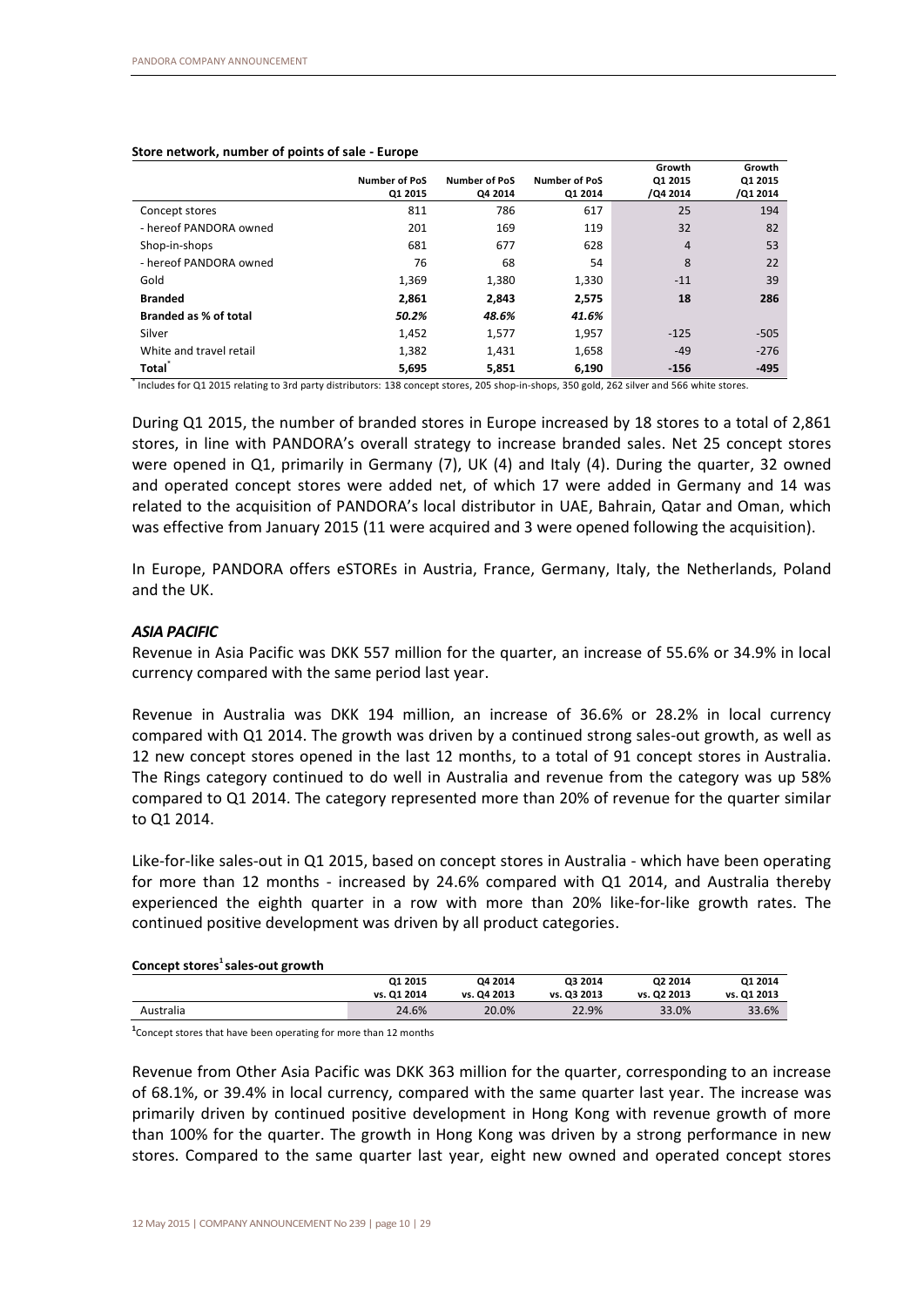have been opened, to a total of 16 concept stores in Hong Kong. Revenue from Malaysia, Taiwan and China contributed further to growth.

As announced in 2014, PANDORA has of 1 January 2015 initiated the strategic alliance with Bluebell about joint distribution of PANDORA jewellery in Japan. PANDORA plans, through the cooperation, to accelerate the store roll-out, enhance the retail focus and increase marketing investments in the Japanese market. Bluebell will contribute with its in-depth knowledge of the retail market and the Japanese consumer as well as their insight into the Japanese real estate market. As a consequence, 1 concept store and 11 shop-in-shops in Japan (9 were acquired and 2 were opened after acquisition) are now owned and operated by PANDORA.

|                              | <b>Number of PoS</b><br>Q1 2015 | <b>Number of PoS</b><br>Q4 2014 | <b>Number of PoS</b><br>Q1 2014 | Growth<br>Q1 2015<br>/Q4 2014 | Growth<br>Q1 2015<br>/Q1 2014 |
|------------------------------|---------------------------------|---------------------------------|---------------------------------|-------------------------------|-------------------------------|
| Concept stores               | 212                             | 210                             | 171                             | 2                             | 41                            |
| - hereof PANDORA owned       | 32                              | 31                              | 24                              | $\mathbf{1}$                  | 8                             |
| Shop-in-shops                | 195                             | 195                             | 175                             |                               | 20                            |
| - hereof PANDORA owned       | 11                              |                                 |                                 | 11                            | 11                            |
| Gold                         | 138                             | 139                             | 145                             | $-1$                          | $-7$                          |
| <b>Branded</b>               | 545                             | 544                             | 491                             | $\mathbf{1}$                  | 54                            |
| <b>Branded as % of total</b> | 81.1%                           | 80.6%                           | 77.7%                           |                               |                               |
| Silver                       | 71                              | 73                              | 73                              | $-2$                          | $-2$                          |
| White and travel retail      | 56                              | 58                              | 68                              | $-2$                          | $-12$                         |
| Total                        | 672                             | 675                             | 632                             | -3                            | 40                            |

#### **Store network, number of points of sale – Asia Pacific**

At the end of Q1 2015, PANDORA had 545 branded stores in Asia Pacific compared with 544 in Q4 2014.

# **SALES CHANNELS**

PANDORA's focus on expanding the concept store network continues and in Q1 2015, PANDORA opened net 37 new concept stores, including 10 in Americas, 25 in Europe and 2 in Asia Pacific. During the quarter, PANDORA added 41 owned and operated concept stores to the network, including 17 in Germany, 14 in UAE, 4 in US and 4 in Brazil. Of the 41 new owned and operated concept stores net 25 existing stores were acquired from partners or franchisees (11 in the Middle East, 9 in Germany, 4 in the US and 1 in Japan). Please refer to note 10 for further geographical distribution of concept stores.

During the quarter PANDORA added 19 owned and operated shop-in-shops, which included a total of 16 stores acquired from partners or franchisees (9 in Japan, 4 in Germany and 3 in the Middle East), as well as net 2 store closings.

PANDORA has increased the branded store network by 528 points of sale since the end of Q1 2014, and underperforming unbranded stores, across all regions, are being closed in order to improve the quality of revenue and focus on branded store performance. As a consequence the number of unbranded points of sale was reduced by 966 stores in the last 12 months.

At the end of Q1 2015, the total number of points of sale was 9,634, a decrease of 438 compared with Q1 2014.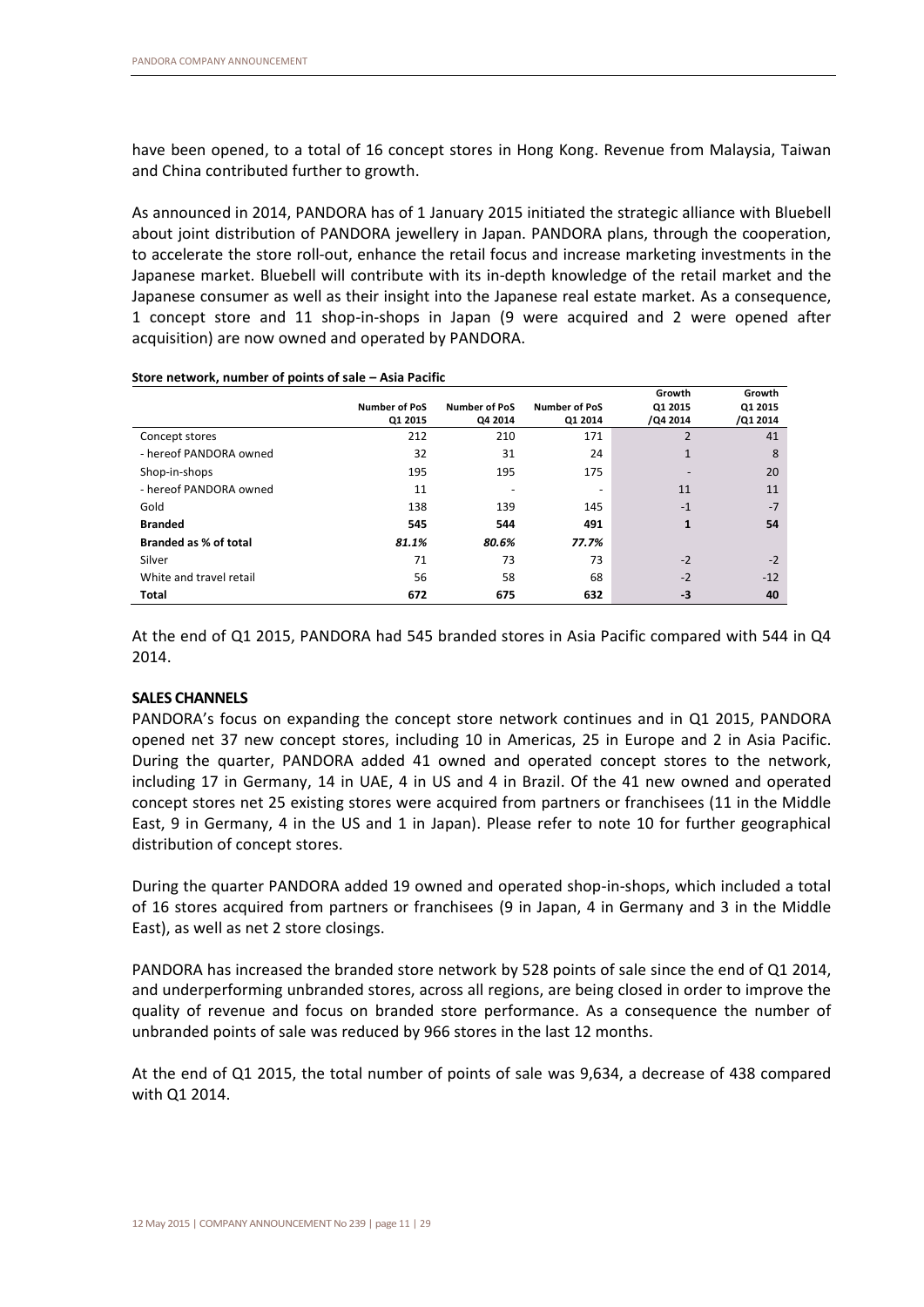| Store network, number of points of sale - Group |  |
|-------------------------------------------------|--|
|-------------------------------------------------|--|

|                         |                      |                      |                      | Growth   | Growth   |
|-------------------------|----------------------|----------------------|----------------------|----------|----------|
|                         | <b>Number of PoS</b> | <b>Number of PoS</b> | <b>Number of PoS</b> | Q1 2015  | Q1 2015  |
|                         | Q1 2015              | Q4 2014              | Q1 2014              | /Q4 2014 | /Q1 2014 |
| Concept stores          | 1,447                | 1,410                | 1,137                | 37       | 310      |
| - hereof PANDORA owned  | 292                  | 251                  | 158                  | 41       | 134      |
| Shop-in-shops           | 1,548                | 1,555                | 1,388                | $-7$     | 160      |
| - hereof PANDORA owned  | 89                   | 70                   | 60                   | 19       | 29       |
| Gold                    | 2,381                | 2,400                | 2,323                | $-19$    | 58       |
| <b>Branded</b>          | 5,376                | 5,365                | 4,848                | 11       | 528      |
| Branded as % of total   | 55.8%                | 54.2%                | 48.1%                |          |          |
| Silver                  | 2,546                | 2.744                | 3,098                | $-198$   | $-552$   |
| White and travel retail | 1,712                | 1,797                | 2,126                | $-85$    | $-414$   |
| <b>Total</b>            | 9,634                | 9,906                | 10.072               | $-272$   | $-438$   |

\* Includes for Q1 2015 relating to 3rd party distributors: 138 concept stores, 205 shop-in-shops, 350 gold, 262 silver and 566 white stores.

Revenue from concept stores increased by 47.4% to DKK 1,949 million, and constituted 54.9% of revenue for the quarter compared to 51.0% in Q1 2014. The increase was driven by better in-store execution as well as the addition of net 310 new concept stores.

Branded revenue for the quarter increased 39.8% to DKK 3,058 million and accounted for 86.2% of revenue compared with 84.4% in Q1 2014. The increase was driven by an increasing share of branded points of sale, including owned and operated stores, as well as relative higher revenue in existing branded stores.

|                         |         |         |          | Share of<br>total |         |
|-------------------------|---------|---------|----------|-------------------|---------|
| <b>DKK</b> million      | Q1 2015 | 01 2014 | Growth   | revenue           | FY 2014 |
| Concept stores          | 1.949   | 1,322   | 47.4%    | 54.9%             | 6,741   |
| Shop-in-shops           | 715     | 480     | 49.0%    | 20.2%             | 2,008   |
| Gold                    | 394     | 386     | 2.1%     | 11.1%             | 1,471   |
| <b>Total branded</b>    | 3.058   | 2.188   | 39.8%    | 86.2%             | 10,220  |
| Silver                  | 173     | 207     | $-16.4%$ | 4.9%              | 791     |
| White and travel retail | 195     | 111     | 75.7%    | 5.5%              | 538     |
| <b>Total unbranded</b>  | 368     | 318     | 15.7%    | 10.4%             | 1,329   |
| <b>Total direct</b>     | 3.426   | 2,506   | 36.7%    | 96.6%             | 11,549  |
| 3rd party               | 121     | 86      | 40.7%    | 3.4%              | 393     |
| <b>Total revenue</b>    | 3,547   | 2,592   | 36.8%    | 100.0%            | 11,942  |

#### **Revenue per sales channel**

#### **PRODUCT OFFERING**

PANDORA's core categories Charms and Bracelets and Rings continue to perform well driven by continued newness across the categories, as well as tailor-made promotions, focused on the core categories.

| <b>Product mix</b>              |         |         |        |                          |         |
|---------------------------------|---------|---------|--------|--------------------------|---------|
|                                 |         |         |        | <b>Share of</b><br>total |         |
| <b>DKK</b> million              | 01 2015 | 01 2014 | Growth | revenue                  | FY 2014 |
| Charms                          | 2,381   | 1.784   | 33.5%  | 67.1%                    | 7,933   |
| Silver and gold charm bracelets | 422     | 312     | 35.3%  | 11.9%                    | 1,427   |
| Rings                           | 405     | 220     | 84.1%  | 11.4%                    | 1,192   |
| Other jewellery                 | 339     | 276     | 22.8%  | 9.6%                     | 1,390   |
| <b>Total revenue</b>            | 3.547   | 2.592   | 36.8%  | 100.0%                   | 11.942  |

Revenue from Charms was DKK 2,381 million for the quarter, an increase of 33.5% compared with Q1 2014, while revenue from Silver and gold charm bracelets increased 35.3%. The two categories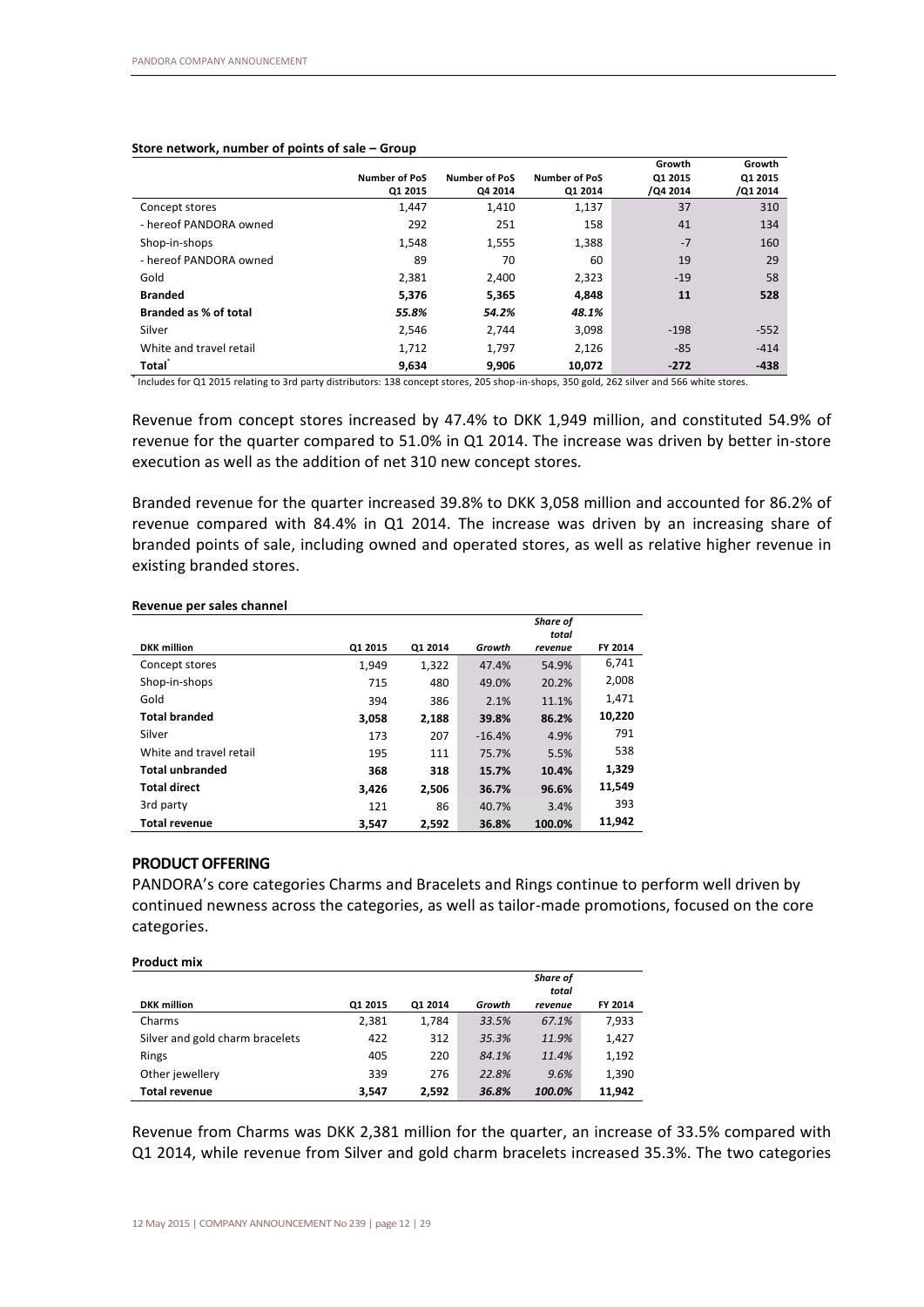represented 79.0% of total revenue in Q1 2015 compared with 80.9% in Q1 2014. Revenue from both categories was driven by a continued high demand for both new and existing products, with Bracelets in particular being driven by the introduction of a new version of the classic Moments bracelet, with the lock shaped as a heart. The PANDORA ESSENCE collection continues to perform well, and revenue from the collection increased with more than 100% compared to Q1 2014, albeit from low numbers. Growth was driven in particular by the UK, Italy, Germany and Asia Pacific. Finally, revenue from Charms was impacted by the introduction of 60 new Disney products, of which the vast majority was charms.

Revenue from Rings was DKK 405 million, an increase of 84.1% compared with Q1 2014. The category continues to do very well, driven by continued use of revenue generating initiatives in most markets including more emphasis on rings in staff training, improved in-store focus on rings, as well as tailor-made rings campaigns. The Rings category represented 11.4% of total revenue for the quarter compared with 8.5% in Q1 2014.

Revenue from Other jewellery was DKK 339 million, an increase of 22.8% compared with Q1 2014. The growth was driven by revenue from Earrings and Necklaces, increasing by around 60% and 70% respectively compared to the same quarter last year. Revenue from other bracelets decreased around 5%, due to lower revenue from leather bracelets. Other jewellery represented 9.6% of total revenue in Q1 2015 compared with 10.6% in Q1 2014.

# **COSTS**

Total costs for the quarter, including depreciation and amortisation, were DKK 2,309 million, an increase of 35.4% compared with Q1 2014. Total costs corresponded to 65.1% of revenue for the quarter compared with 65.8% in Q1 2014.

|                                 |         |         |        | Share of<br>total<br>revenue | Share of<br>total<br>revenue |         |
|---------------------------------|---------|---------|--------|------------------------------|------------------------------|---------|
| <b>DKK</b> million              | Q1 2015 | 01 2014 | Growth | 01 2015                      | <b>Q1 2014</b>               | FY 2014 |
| Cost of sales                   | 1,025   | 801     | 28.0%  | 28.9%                        | 30.9%                        | 3.519   |
| <b>Gross profit</b>             | 2,522   | 1,791   | 40.8%  | 71.1%                        | 69.1%                        | 8,423   |
| Sales and distribution expenses | 599     | 415     | 44.3%  | 16.9%                        | 16.0%                        | 1,957   |
| Marketing expenses              | 327     | 210     | 55.7%  | 9.2%                         | 8.1%                         | 1,143   |
| Administrative expenses         | 358     | 279     | 28.3%  | 10.1%                        | 10.8%                        | 1,251   |
| <b>Total costs</b>              | 2.309   | 1,705   | 35.4%  | 65.1%                        | 65.8%                        | 7,870   |

#### **Cost development**

# **GROSS PROFIT**

Gross profit for the quarter was DKK 2,522 million corresponding to a gross margin of 71.1% compared with 69.1% in Q1 2014. The increase in gross margin for the quarter was mainly due to lower prices for gold and silver, as well as a higher share of revenue from PANDORA owned and operated stores, which has a higher gross margin compared to wholesale revenue. The increase was partially offset by currency impact on labour and raw materials, as well as the acquisition of net 22 concept stores in the US last year, where the inventory was acquired at wholesale prices, and consequently had a short term negative impact on margins in Americas.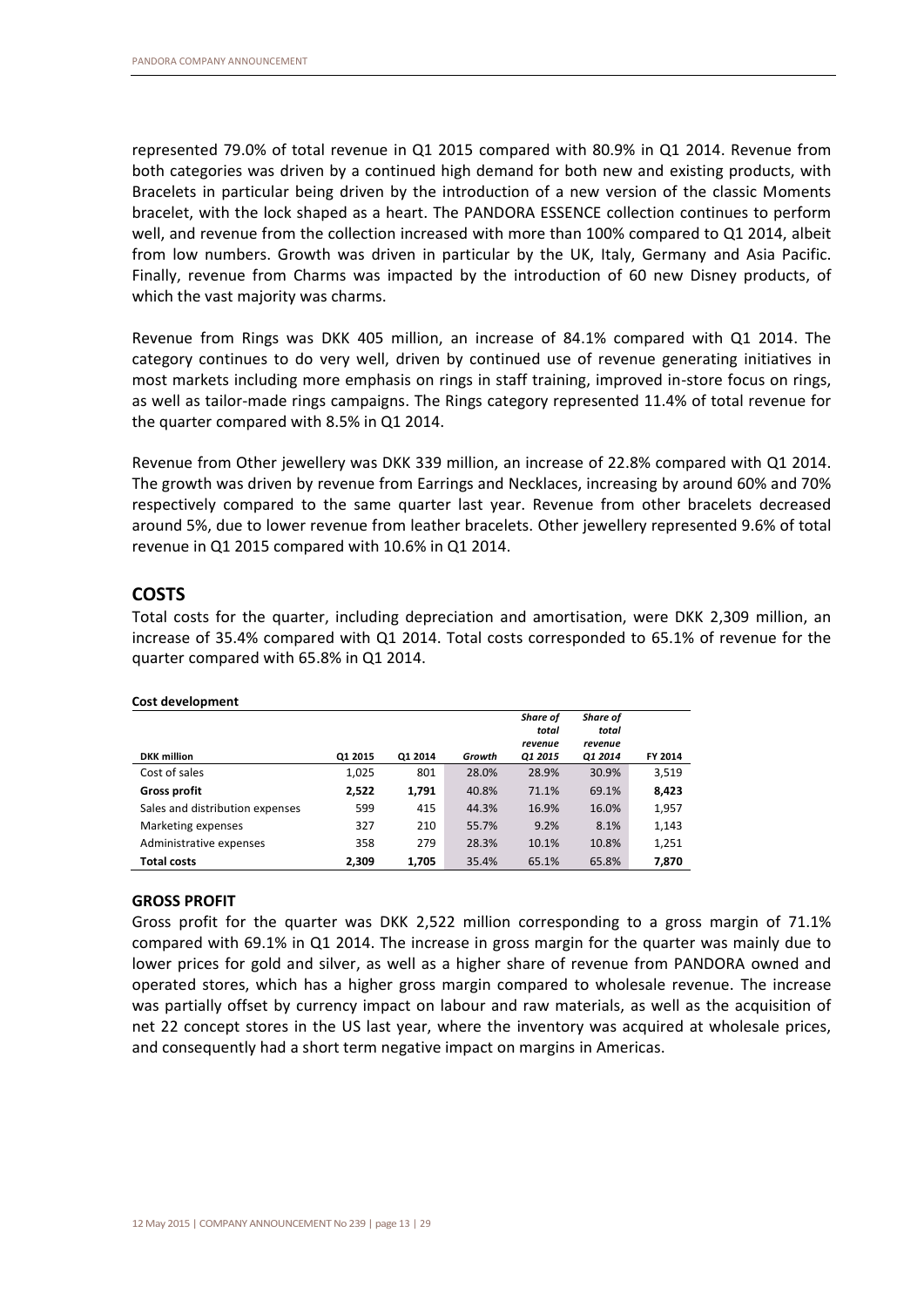# *COMMODITY HEDGING*

It is PANDORA's policy to hedge approximately 100%, 80%, 60% and 40% of expected gold and silver consumption in the following four quarters. The hedged prices for the following four quarters for gold are USD 1,254/oz, USD 1,214/oz, USD 1,189/oz and USD 1,227/oz and for silver USD 18.62/oz, USD 17.93/oz, USD 16.48/oz and USD 17.02/oz. However, current inventory means a delayed impact of the hedged prices on cost of sales.

The average realised purchase price in Q1 2015 was USD 1,290/oz for gold and USD 18.85/oz for silver.

Excluding hedging and the time lag effect from the inventory, the underlying gross margin would have been approximately 73% based on the average gold (USD 1,218/oz) and silver (USD 16.71/oz) market prices in Q1 2015. Under these assumptions, a 10% deviation in quarterly average gold and silver prices would impact our gross margin by approximately +/- 1 percentage points.

# **OPERATING EXPENSES**

Operating expenses for the quarter were DKK 1,284 million compared with DKK 904 million in Q1 2014, representing 36.2% of revenue in Q1 2015 compared with 34.9% in Q1 2014. All operating expenses were impacted for the quarter by unfavourable exchange rate fluctuations compared to Q1 2014 (primarily USD, GBP, AUD and THB), with a total impact of around DKK 100 million.

Sales and distribution expenses were DKK 599 million, an increase of 44.3% compared with Q1 2014, and corresponding to 16.9% of revenue compared with 16.0% in Q1 2014. The increase in sales and distribution expenses was mainly driven by higher revenue, as well as an increase in number of PANDORA owned stores (from 218 in Q1 2014 to 381 in Q1 2015). The higher costs in owned and operated stores are mainly related to property and employee expenses. The increase in the sales and distribution ratio (sales and distribution expenses/revenue) was partially offset by improved cost efficiency in all store types.

Marketing expenses were DKK 327 million compared with DKK 210 million in Q1 2014, corresponding to 9.2% of revenue, compared with 8.1% in Q1 2014. The increase was mainly driven by higher media spend, with particular focus on digital media.

Administrative expenses for the quarter increased 28.3% to DKK 358 million, representing 10.1% of revenue, compared with 10.8% of Q1 2014 revenue. The increase in administrative costs was primarily due to higher IT expenses, reflecting an increase in number of IT projects, as well as an increase in employee expenses.

# **EBITDA**

EBITDA for Q1 2015 increased by 39.3% to DKK 1,305 million resulting in an EBITDA margin of 36.8% compared with 36.1% in Q1 2014. Compared to Q1 2014, the EBITDA margin for Q1 2015 was negatively impacted by around 1.5 percentage points due to exchange rate movements. The overall improvement was mainly due to an improved gross margin.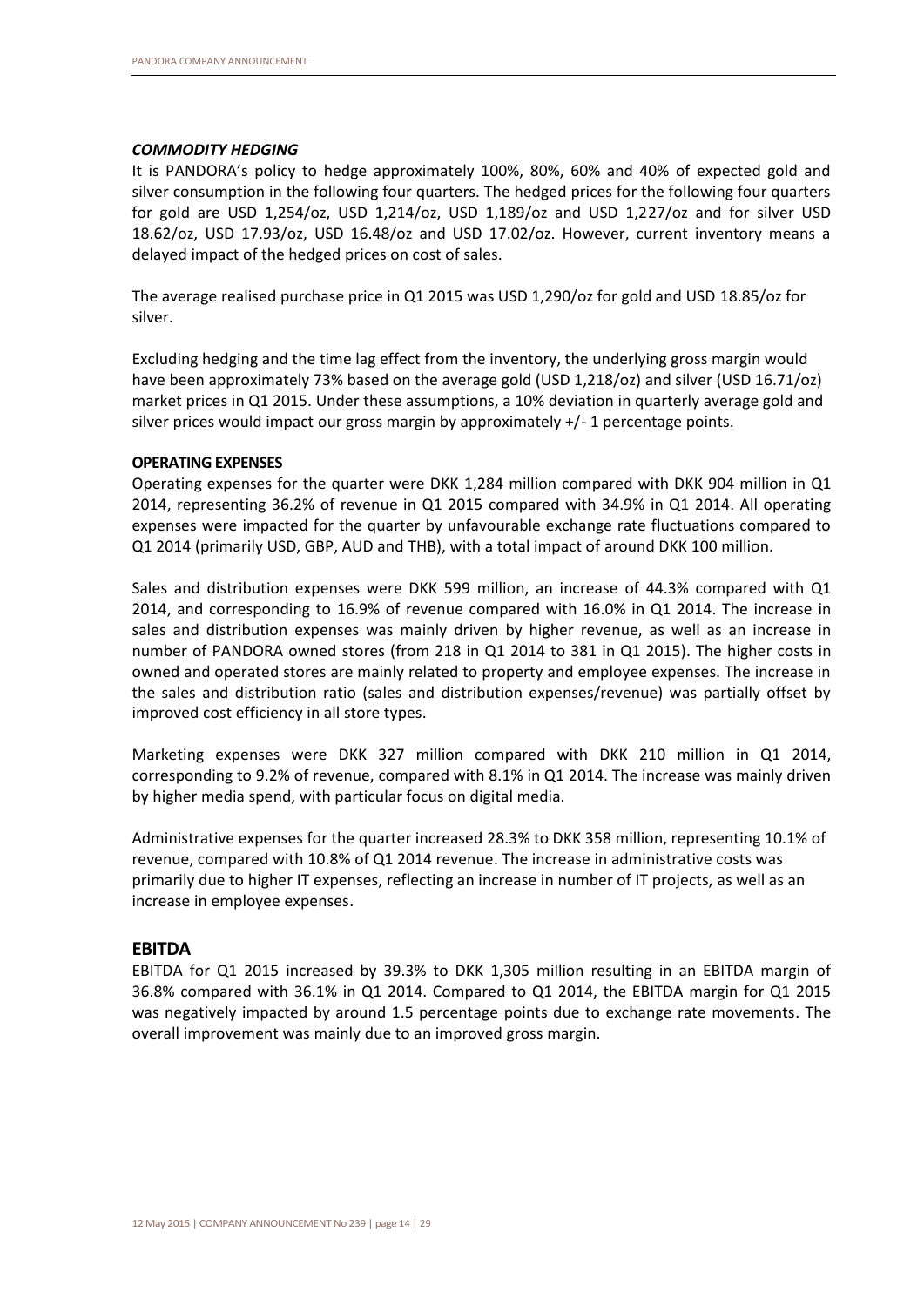#### **Regional EBITDA margins**

|                            |         |         | 01 2015     |
|----------------------------|---------|---------|-------------|
|                            |         |         | vs. Q1 2014 |
|                            | Q1 2015 | Q1 2014 | (%-pts)     |
| Americas                   | 42.3%   | 44.3%   | $-2.0%$     |
| Europe                     | 43.5%   | 39.8%   | 3.7%        |
| Asia Pacific               | 50.3%   | 50.3%   | 0.0%        |
| Unallocated costs          | $-7.2%$ | $-7.1%$ | $-0.1%$     |
| <b>Group EBITDA margin</b> | 36.8%   | 36.1%   | 0.7%        |

The EBITDA margin for Americas for the quarter was 42.3%, and down 2.0 percentage point compared to the same quarter last year. Americas' gross margin for the quarter was impacted with approximately minus two percentage points due to the acquisition of net 22 concept stores from Hannoush in the US. The inventory in the stores was acquired by PANDORA in wholesale prices, which has a short term negative impact on margins. Furthermore, the margin was impacted by higher operational costs, mainly driven by higher marketing expenses.

The EBITDA margin for Europe increased from 39.8% in Q1 2014 to 43.5% for the current quarter, primarily driven by the improved gross margin.

EBITDA margin for the Asia Pacific region was stable at 50.3% compared with Q1 2014. The increase in gross margin for the quarter was offset by an increase in operating expenses, primarily related to marketing and administration.

# **EBIT**

EBIT for Q1 2015 increased to DKK 1,238 million, an increase of 39.6% compared with the same quarter in 2014, resulting in an EBIT margin of 34.9% for Q1 2015 versus 34.2% in Q1 2014.

# **NET FINANCIALS**

In Q1 2015, net financials amounted to a loss of DKK 281 million, of which DKK 276 million is noncash related. Of the total amount, DKK 230 million is an exchange rate loss, mainly related to unrealised losses on intercompany loans in US dollars. DKK 51 million was net interest expenses and other costs, including loss on commodity and foreign exchange rate contracts. This compared with a net financial loss of DKK 8 million in Q1 2014.

# **INCOME TAX EXPENSES**

Income tax expenses were DKK 574 million in Q1 2015. Tax expenses for the quarter were impacted by the aforementioned settlement with the Danish Tax Authorities, which had an impact of DKK 364 million for the quarter. The effective tax rate for the quarter was 60.0%. Excluding the additional expense, the effective tax rate would have been 22.0%, compared with 20.0% for Q1 2014.

# **NET PROFIT**

Net profit for the quarter decreased to DKK 383 million from DKK 704 million in Q1 2014. The decrease was due to the additional tax expense of DKK 364 million as well as higher finance costs.

# **BALANCE SHEET AND CASH FLOW**

In Q1 2015, PANDORA generated free cash flow of DKK 990 million compared with DKK 1,049 million in Q1 2014, which was positively impacted by an extraordinary repayment related to quarterly paid VAT in Germany of DKK 259 million. The cash conversion for Q1 2015 was 258.5%.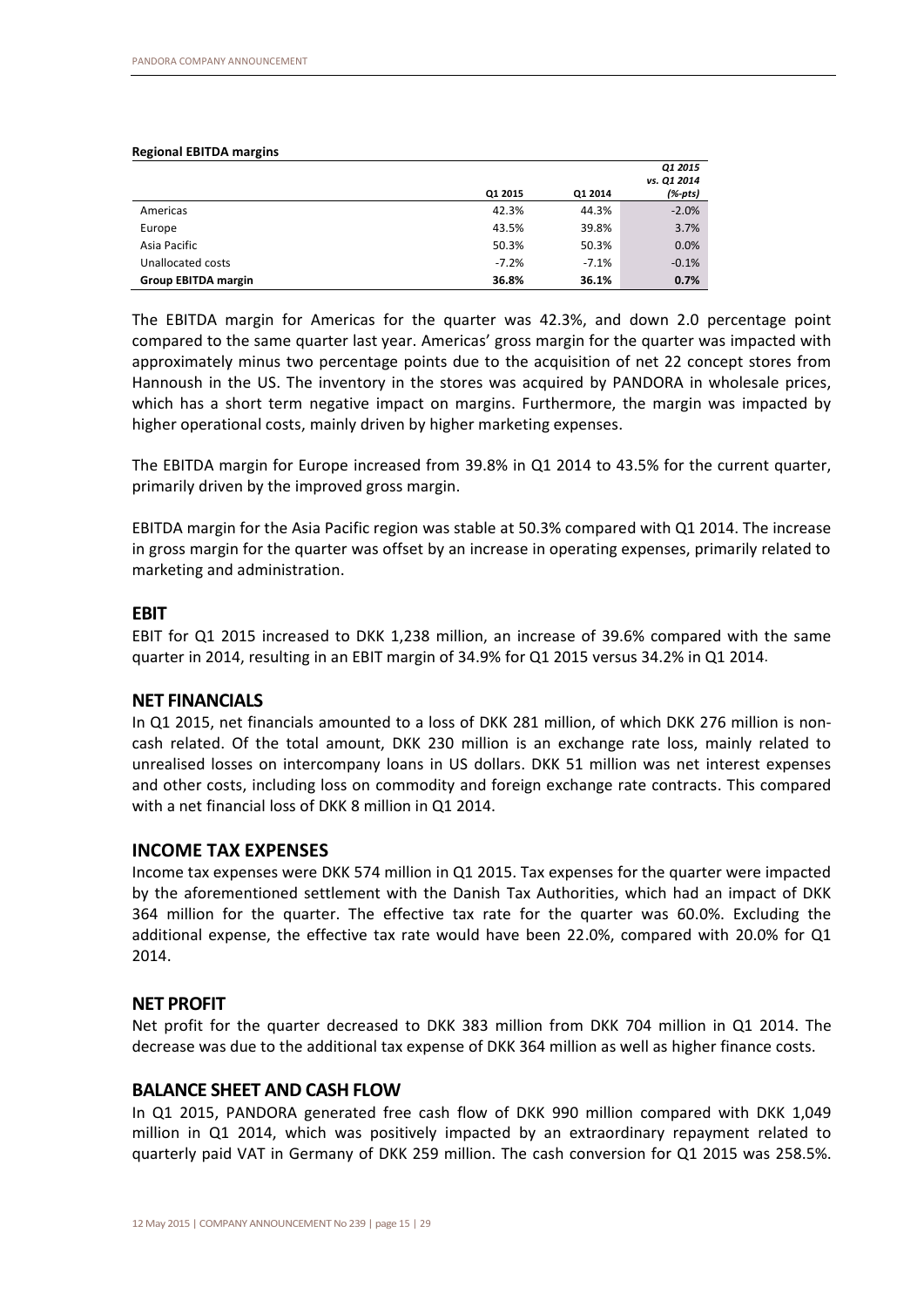Operating working capital (defined as inventory and trade receivables less trade payables) at the end of Q1 2015 corresponded to 16.0% of the last twelve months revenue, compared with 19.3% at the end of Q1 2014 and 16.7% at the end of Q4 2014.

Inventory was DKK 1,925 million at the end of Q1 2015, corresponding to 14.9% of preceding 12 months revenue compared to 16.4% in Q1 2014 and 14.1% in Q4 2014. The increase compared to Q4 2014 was mainly due to a lift in inventories following Christmas. The nominal increase compared to Q1 2014 was mainly due to higher activity, acquisition of stores and currency development. Compared with Q1 2014, gold and silver prices affected inventory value with a decrease of approximately 15%.

**Inventory development**

| <b>DKK</b> million                   | Q1 2015 | Q4 2014 | Q3 2014 | Q2 2014 | 01 2014 |
|--------------------------------------|---------|---------|---------|---------|---------|
| Inventory                            | 1,925   | 1.684   | 2,126   | 1.684   | 1,574   |
| Share of the last 12 months' revenue | 14.9%   | 14.1%   | 19.7%   | 16.5%   | 16.4%   |

Trade receivables increased to DKK 1,093 million at the end of Q1 2015 (8.5% of preceding 12 months revenue) compared with DKK 889 million at the end of Q1 2014 (9.3% of the preceding 12 months revenue) and DKK 1,110 million at the end of Q4 2014 (9.3% of preceding 12 months revenue). The relative decrease in trade receivables was primarily due to a continued strong cash collection.

Trade payables at the end of the quarter were DKK 954 million compared with DKK 613 million at the end of Q1 2014 and DKK 804 million at the end of Q4 2014. The increase is primarily due to increasing activity.

Other payables were DKK 918 million at the end of the quarter compared with DKK 630 million at the end of Q4 2014. The increase was primarily due to withholding taxes of DKK 251 million related to the annual dividend paid in Q1 2015.

CAPEX was DKK 167 million for the quarter compared to DKK 58 million in Q1 2014. The increase was primarily due to US investments related to refitting of the stores acquired from Hannoush, preparation for a US eSTORE (launched in April) and new headquarters. Furthermore, CAPEX was impacted by the launch of 17 new owned and operated stores in Germany. For the quarter, CAPEX constituted 4.7% of revenue.

Acquisitions of subsidiaries and activities, net, were DKK 132 million for the quarter, compared to DKK 3 million in Q1 2014. The amount was primarily related to the acquisition of the distributor in the Middle East (DKK 91 million) and net 4 concept stores in the US, including inventories (DKK 33 million). See note 7 for further information on business combinations.

At the Annual General Meeting in March 2015, the proposed dividend for 2014 of DKK 9 per share, corresponding to DKK 1,088 million, was approved. The dividend was paid on 23 March 2015.

During the quarter, a total of DKK 569 million was used to purchase own shares related to the share buyback programme for 2015. As of 31 March 2015, PANDORA held a total of 7,441,561 treasury shares, corresponding to 5.8% of the share capital.

Total interest-bearing debt was DKK 314 million at the end of Q1 2015, compared with DKK 25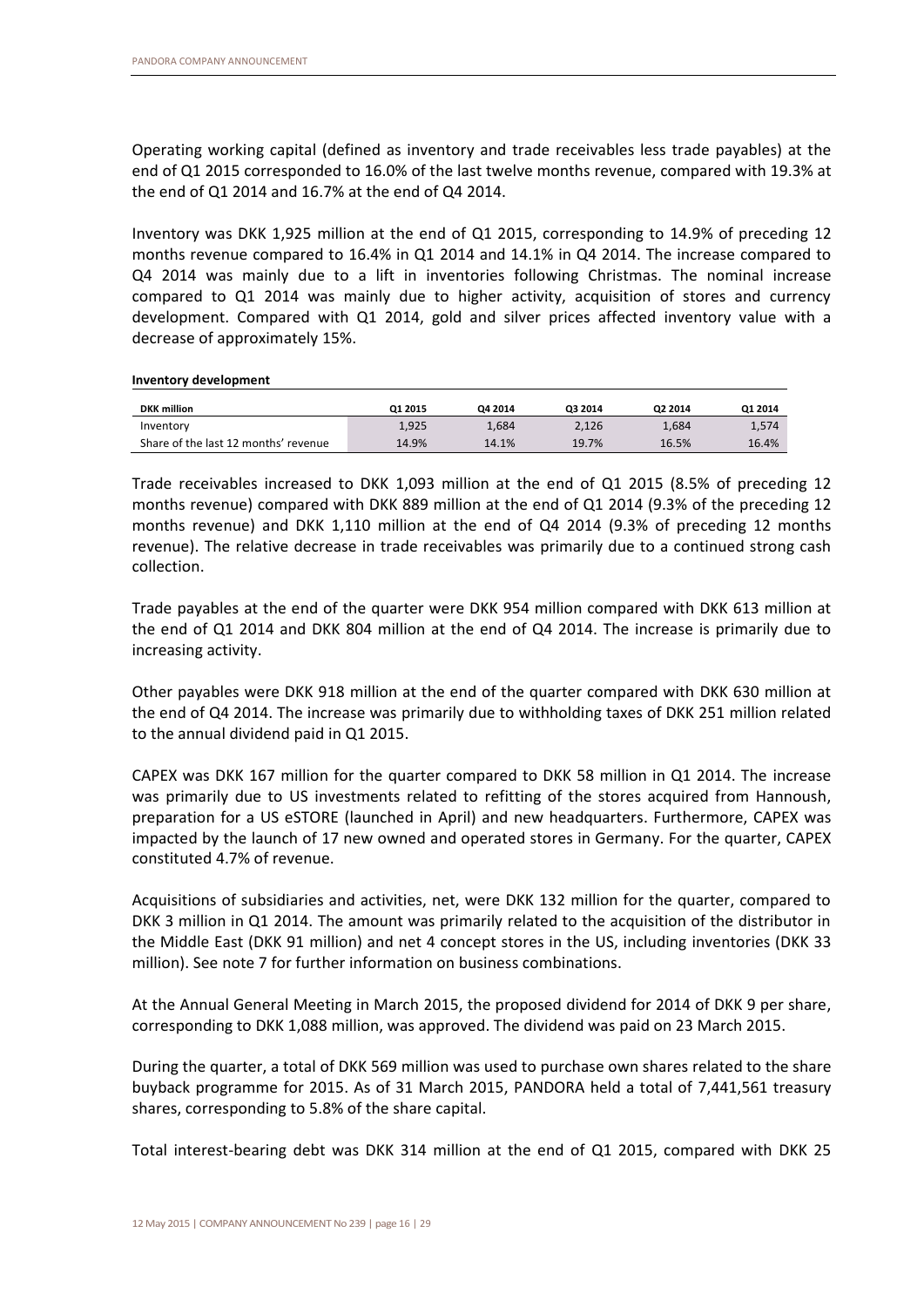million at the end of Q1 2014, and cash amounted to DKK 644 million compared with DKK 571 million at the end of Q1 2014.

Net interest-bearing debt (NIBD) at the end of Q1 2015 was DKK -330 million corresponding to a NIBD/EBITDA of -0.1x of the last twelve months EBITDA, compared with DKK -546 million at the end of Q1 2014 corresponding to a NIBD/EBITDA of -0.2x.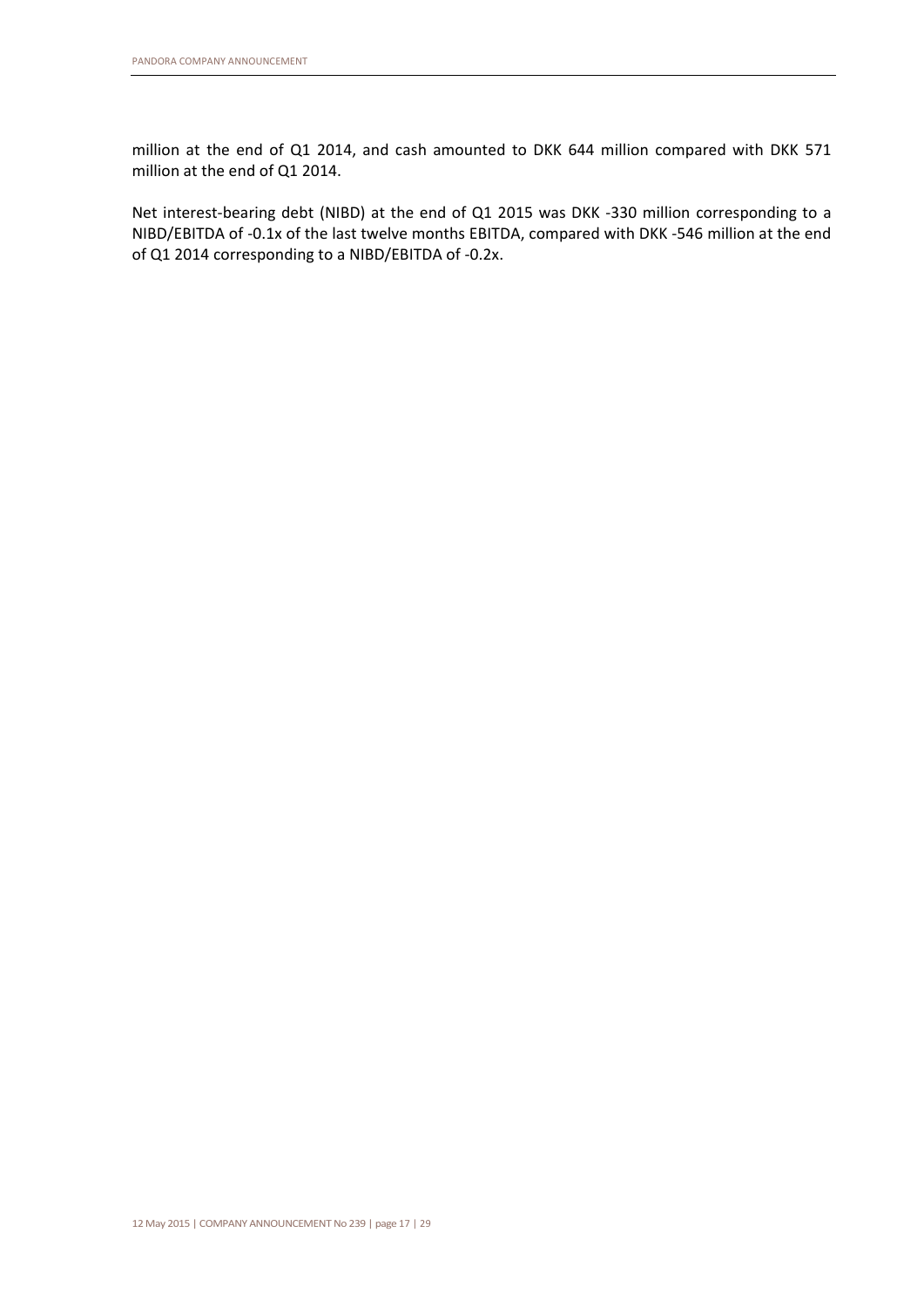# **MANAGEMENT STATEMENT**

The Board of Directors and the Executive Board have reviewed and approved the interim report of PANDORA A/S for the period 1 January – 31 March 2015.

The interim report, which has not been audited or reviewed by the Company's auditor, has been prepared in accordance with IAS 34 'Interim Financial Reporting', as adopted by the EU, and additional Danish interim reporting requirements for listed companies.

In our opinion, the interim report gives a true and fair view of the PANDORA Group's assets, liabilities and financial position at 31 March 2015, and of the results of the PANDORA Group's operations and cash flow for the period 1 January – 31 March 2015.

Further, in our opinion the Management's review p. 1-17 gives a true and fair review of the development in the Group's operations and financial matters, the result of the PANDORA Group for the period and the financial position as a whole, and describes the significant risks and uncertainties pertaining to the Group.

Copenhagen, 12 May 2015

#### **EXECUTIVE BOARD**

Anders Colding Friis **Peter Vekslund** Chief Executive Officer Chief Financial Officer

# **BOARD OF DIRECTORS**

Peder Tuborgh Chairman

| Christian Frigast<br>Deputy Chairman | Allan Leighton<br>Deputy Chairman |
|--------------------------------------|-----------------------------------|
| Andrea Alvey                         | Per Bank                          |
| Anders Boyer-Søgaard                 | Bjørn Gulden                      |
| Michael Hauge Sørensen               | Ronica Wang                       |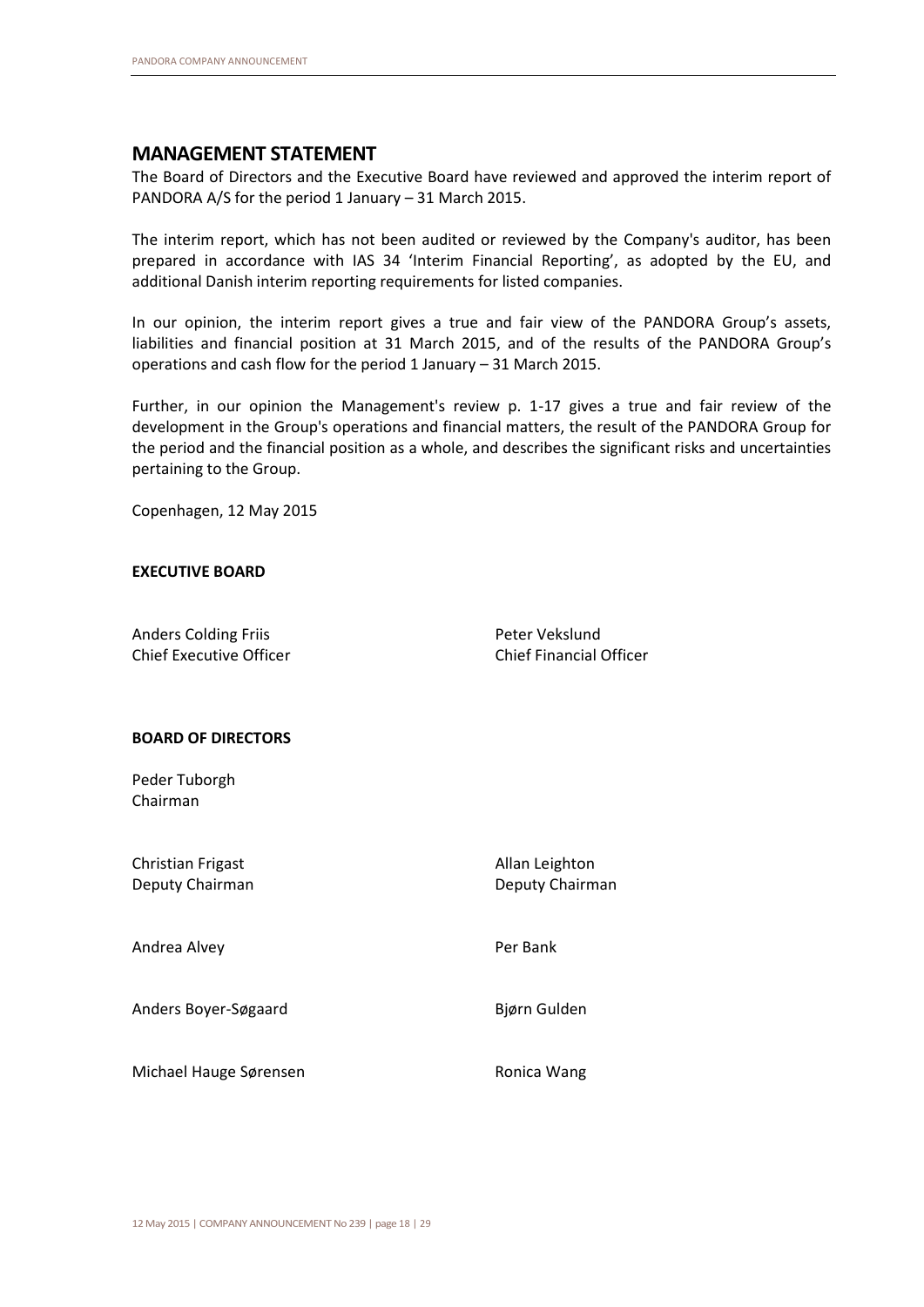# **FINANCIAL STATEMENTS**

# **Consolidated income statement**

| 3<br>11,942<br>3,547<br>2,592<br>Revenue<br>$-3,519$<br>Cost of sales<br>$-801$<br>$-1,025$<br>8,423<br>2,522<br><b>Gross profit</b><br>1,791<br>$-3,100$<br>$-926$<br>$-625$<br>Sales, distribution and marketing expenses<br>$-1,251$<br>$-279$<br>$-358$<br>Administrative expenses<br>4,072<br>887<br>1,238<br><b>Operating profit</b><br>14<br>$\mathfrak{p}$<br>8<br>Finance income<br>$-214$<br>$-283$<br>$-16$<br>Finance costs<br>3,872<br>Profit before tax<br>957<br>879<br>$-774$<br>$-574$<br>$-175$<br>Income tax expense<br>3,098<br>Net profit for the period<br>383<br>704<br><b>Earnings per share</b><br>3.2<br>5.6<br>25.0<br>Earnings per share, basic (DKK)<br>24.7<br>Earnings per share, diluted (DKK)<br>3.1<br>5.5 | <b>DKK</b> million | <b>Notes</b> | Q1 2015 | Q1 2014 | FY 2014 |
|----------------------------------------------------------------------------------------------------------------------------------------------------------------------------------------------------------------------------------------------------------------------------------------------------------------------------------------------------------------------------------------------------------------------------------------------------------------------------------------------------------------------------------------------------------------------------------------------------------------------------------------------------------------------------------------------------------------------------------------------|--------------------|--------------|---------|---------|---------|
|                                                                                                                                                                                                                                                                                                                                                                                                                                                                                                                                                                                                                                                                                                                                              |                    |              |         |         |         |
|                                                                                                                                                                                                                                                                                                                                                                                                                                                                                                                                                                                                                                                                                                                                              |                    |              |         |         |         |
|                                                                                                                                                                                                                                                                                                                                                                                                                                                                                                                                                                                                                                                                                                                                              |                    |              |         |         |         |
|                                                                                                                                                                                                                                                                                                                                                                                                                                                                                                                                                                                                                                                                                                                                              |                    |              |         |         |         |
|                                                                                                                                                                                                                                                                                                                                                                                                                                                                                                                                                                                                                                                                                                                                              |                    |              |         |         |         |
|                                                                                                                                                                                                                                                                                                                                                                                                                                                                                                                                                                                                                                                                                                                                              |                    |              |         |         |         |
|                                                                                                                                                                                                                                                                                                                                                                                                                                                                                                                                                                                                                                                                                                                                              |                    |              |         |         |         |
|                                                                                                                                                                                                                                                                                                                                                                                                                                                                                                                                                                                                                                                                                                                                              |                    |              |         |         |         |
|                                                                                                                                                                                                                                                                                                                                                                                                                                                                                                                                                                                                                                                                                                                                              |                    |              |         |         |         |
|                                                                                                                                                                                                                                                                                                                                                                                                                                                                                                                                                                                                                                                                                                                                              |                    |              |         |         |         |
|                                                                                                                                                                                                                                                                                                                                                                                                                                                                                                                                                                                                                                                                                                                                              |                    |              |         |         |         |
|                                                                                                                                                                                                                                                                                                                                                                                                                                                                                                                                                                                                                                                                                                                                              |                    |              |         |         |         |
|                                                                                                                                                                                                                                                                                                                                                                                                                                                                                                                                                                                                                                                                                                                                              |                    |              |         |         |         |
|                                                                                                                                                                                                                                                                                                                                                                                                                                                                                                                                                                                                                                                                                                                                              |                    |              |         |         |         |
|                                                                                                                                                                                                                                                                                                                                                                                                                                                                                                                                                                                                                                                                                                                                              |                    |              |         |         |         |
|                                                                                                                                                                                                                                                                                                                                                                                                                                                                                                                                                                                                                                                                                                                                              |                    |              |         |         |         |
|                                                                                                                                                                                                                                                                                                                                                                                                                                                                                                                                                                                                                                                                                                                                              |                    |              |         |         |         |
|                                                                                                                                                                                                                                                                                                                                                                                                                                                                                                                                                                                                                                                                                                                                              |                    |              |         |         |         |
|                                                                                                                                                                                                                                                                                                                                                                                                                                                                                                                                                                                                                                                                                                                                              |                    |              |         |         |         |

### **Consolidated statement of comprehensive income**

| <b>DKK</b> million                                                  | Q1 2015        | Q1 2014 | FY 2014 |
|---------------------------------------------------------------------|----------------|---------|---------|
|                                                                     |                |         |         |
| Net profit for the period                                           | 383            | 704     | 3,098   |
|                                                                     |                |         |         |
| Exchange rate differences on translation of foreign<br>subsidiaries | 653            | 24      | 537     |
| Value adjustment of hedging instruments                             | 45             | 101     | $-18$   |
| Tax on other comprehensive income                                   | $\overline{2}$ | -4      | 5       |
| Other comprehensive income, net of tax                              | 700            | 121     | 524     |
|                                                                     |                |         |         |
| Total comprehensive income for the period                           | 1,083          | 825     | 3,622   |
|                                                                     |                |         |         |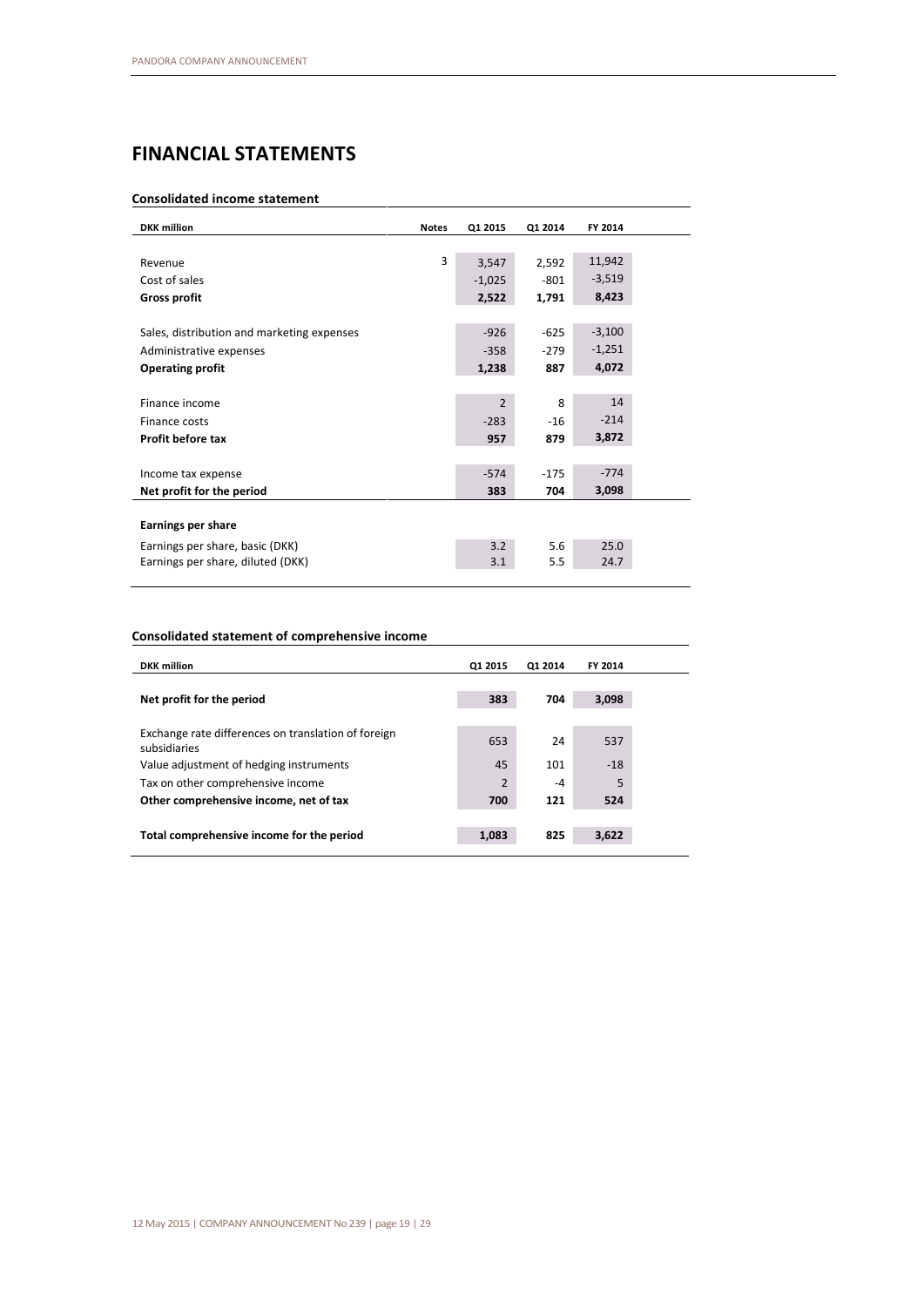# **Consolidated balance sheet**

|                                                                       | 2015     | 2014     | 2014            |
|-----------------------------------------------------------------------|----------|----------|-----------------|
| <b>DKK</b> million                                                    | 31 March | 31 March | 31 December     |
| <b>ASSETS</b>                                                         |          |          |                 |
| Goodwill                                                              | 2,303    | 1,916    | 2,080           |
| <b>Brand</b>                                                          | 1,057    | 1,053    | 1,053           |
| Distribution network                                                  | 239      | 291      | 268             |
| Distribution rights                                                   | 1,073    | 1,043    | 1,047           |
| Other intangible assets                                               | 473      | 325      | 411             |
| <b>Total intangible assets</b>                                        | 5,145    | 4,628    | 4,859           |
|                                                                       |          |          |                 |
| Property, plant and equipment                                         | 866      | 515      | 711             |
| Deferred tax assets                                                   | 399      | 369      | 407             |
| Other non-current financial assets                                    | 131      | 57       | 99              |
| <b>Total non-current assets</b>                                       | 6,541    | 5,569    | 6,076           |
|                                                                       |          |          |                 |
| Inventories                                                           | 1,925    | 1,574    | 1,684           |
| Financial instruments                                                 | 291      |          | 99              |
| Trade receivables                                                     | 1,093    | 889      | 1,110           |
| Tax receivable                                                        | 259      | 41       | 52              |
| Other receivables                                                     | 643      | 548      | 404             |
| Cash                                                                  | 644      | 571      | 1,131           |
| <b>Total current assets</b>                                           | 4,855    | 3,623    | 4,480           |
|                                                                       |          |          |                 |
| <b>Total assets</b>                                                   | 11,396   | 9,192    | 10,556          |
|                                                                       |          |          |                 |
| <b>EQUITY AND LIABILITIES</b>                                         |          |          |                 |
| Share capital                                                         | 128      | 130      | 128             |
| Share premium                                                         | 1,229    | 1,248    | 1,229           |
| Treasury shares                                                       | $-2,984$ | $-1,020$ | $-2,679$<br>729 |
| Reserves                                                              | 1,429    | 326      |                 |
| Proposed dividend                                                     |          |          | 1,088           |
| Retained earnings                                                     | 6,631    | 5,476    | 6,537           |
| <b>Total equity</b>                                                   | 6,433    | 6,160    | 7,032           |
|                                                                       | 132      | 76       | 61              |
| Provisions                                                            | 250      |          |                 |
| Loans and borrowings                                                  | 432      | 563      | 430             |
| Deferred tax liabilities                                              |          | 3        |                 |
| Other non-current liabilities<br><b>Total non-current liabilities</b> | 814      | 642      | 491             |
|                                                                       |          |          |                 |
| Provisions                                                            | 675      | 525      | 678             |
| Loans and borrowings                                                  | 64       | 25       | 10              |
| <b>Financial instruments</b>                                          | 424      | 49       | 268             |
| Trade payables                                                        | 954      | 613      | 804             |
| Income tax payable                                                    | 1,114    | 651      | 643             |
| Other payables                                                        | 918      | 527      | 630             |
| <b>Total current liabilities</b>                                      | 4,149    | 2,390    | 3,033           |
|                                                                       |          |          |                 |
| <b>Total liabilities</b>                                              | 4,963    | 3,032    | 3,524           |
|                                                                       |          |          |                 |
| <b>Total equity and liabilities</b>                                   | 11,396   | 9,192    | 10,556          |
|                                                                       |          |          |                 |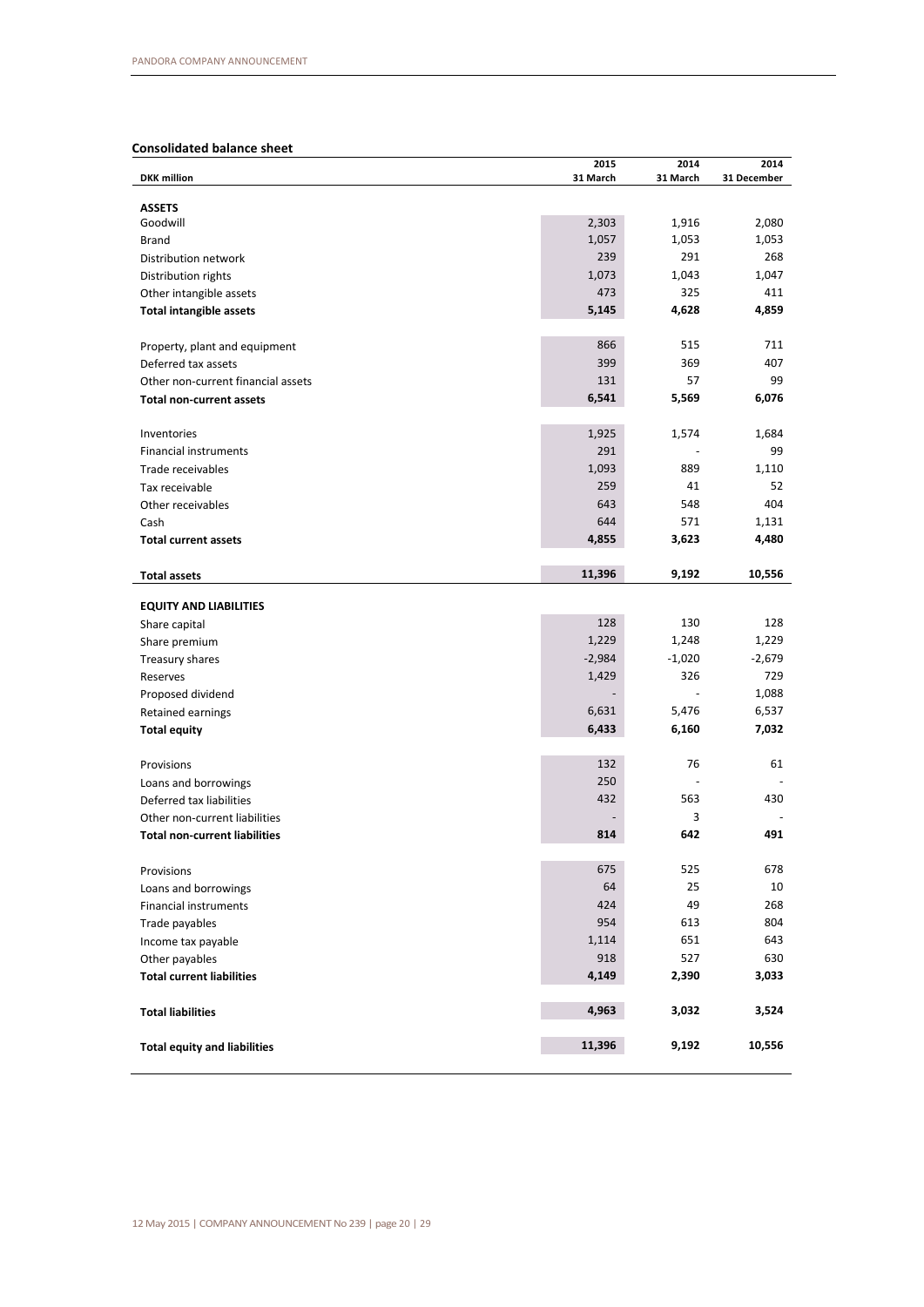### **Consolidated statement of changes in equity**

| consonuateu statement or changes in equity | Share                    | Share                    | <b>Treasury</b> | <b>Translation</b>       | Hedge                    | Proposed                 | Retained | <b>Total</b>   |
|--------------------------------------------|--------------------------|--------------------------|-----------------|--------------------------|--------------------------|--------------------------|----------|----------------|
| <b>DKK</b> million                         | capital                  | premium                  | shares          | reserve                  | reserve                  | dividend                 | earnings | equity         |
|                                            |                          |                          |                 |                          |                          |                          |          |                |
| Equity at 1 January 2015                   | 128                      | 1,229                    | $-2,679$        | 885                      | $-156$                   | 1,088                    | 6,537    | 7,032          |
|                                            |                          |                          |                 |                          |                          |                          | 383      |                |
| Net profit for the period                  |                          |                          |                 |                          |                          |                          |          | 383            |
| Exchange rate differences on               |                          |                          |                 |                          |                          |                          |          |                |
| translation of foreign                     |                          |                          |                 |                          |                          |                          |          |                |
| subsidiaries                               |                          |                          |                 | 653                      |                          |                          |          | 653            |
| Value adjustment of hedging                |                          |                          |                 |                          |                          |                          |          |                |
| instruments                                |                          |                          |                 |                          | 45                       |                          |          | 45             |
| Tax on other comprehensive                 |                          |                          |                 |                          |                          |                          |          |                |
| income                                     |                          |                          |                 |                          | $\overline{2}$           |                          |          | $\overline{2}$ |
| Other comprehensive income,<br>net of tax  |                          |                          |                 | 653                      | 47                       |                          |          | 700            |
|                                            |                          |                          |                 |                          |                          |                          |          |                |
| Total comprehensive income                 |                          |                          |                 |                          |                          |                          |          |                |
| for the period                             |                          |                          |                 | 653                      | 47                       |                          | 383      | 1,083          |
|                                            |                          |                          |                 |                          |                          |                          |          |                |
| Share-based payments                       |                          |                          | 264             |                          |                          |                          | $-289$   | $-25$          |
| Purchase of treasury shares                |                          |                          | $-569$          |                          |                          |                          |          | $-569$         |
| Dividend paid<br>Proposed dividend         |                          |                          |                 |                          |                          | $-1,088$                 |          | $-1,088$       |
| Equity at 31 March 2015                    | 128                      | 1,229                    | $-2,984$        | 1,538                    | $-109$                   |                          | 6,631    | 6,433          |
|                                            |                          |                          |                 |                          |                          |                          |          |                |
|                                            |                          |                          |                 |                          |                          |                          |          |                |
|                                            |                          |                          |                 |                          |                          |                          |          |                |
| Equity at 1 January 2014                   | 130                      | 1,248                    | $-738$          | 348                      | $-143$                   | 823                      | 4,794    | 6,462          |
| Net profit for the period                  |                          |                          |                 |                          |                          |                          | 704      | 704            |
|                                            |                          |                          |                 |                          |                          |                          |          |                |
| Exchange rate differences on               |                          |                          |                 |                          |                          |                          |          |                |
| translation of foreign                     |                          |                          |                 |                          |                          |                          |          |                |
| subsidiaries                               |                          |                          |                 | 24                       |                          |                          |          | 24             |
| Value adjustment of hedging                |                          |                          |                 |                          |                          |                          |          |                |
| instruments                                |                          |                          |                 | $\overline{\phantom{a}}$ | 101                      |                          |          | 101            |
| Tax on other comprehensive                 |                          |                          |                 |                          |                          |                          |          |                |
| income<br>Other comprehensive income,      |                          |                          |                 |                          | $-4$                     |                          |          | $-4$           |
| net of tax                                 |                          |                          |                 | 24                       | 97                       |                          |          | 121            |
|                                            |                          |                          |                 |                          |                          |                          |          |                |
| Total comprehensive income                 |                          |                          |                 |                          |                          |                          |          |                |
| for the period                             |                          |                          |                 | 24                       | 97                       |                          | 704      | 825            |
| Transfer to retained earnings              |                          |                          |                 |                          |                          | $-3$                     | 3        |                |
| Share-based payments                       | $\overline{\phantom{0}}$ | $\overline{\phantom{a}}$ | 35              | $\overline{a}$           | $\overline{\phantom{0}}$ | $\overline{\phantom{a}}$ | $-25$    | 10             |
| Purchase of treasury shares                |                          | $\overline{\phantom{a}}$ | $-317$          | L,                       |                          | $\sim$                   |          | $-317$         |
| Dividend paid                              | $\overline{\phantom{0}}$ | $\overline{\phantom{a}}$ |                 | $\overline{\phantom{a}}$ | $\overline{\phantom{0}}$ | -820                     |          | -820           |
| Proposed dividend                          |                          |                          |                 |                          |                          |                          |          |                |
| Equity at 31 March 2014                    | 130                      | 1,248                    | $-1,020$        | 372                      | -46                      | $\blacksquare$           | 5,476    | 6,160          |
|                                            |                          |                          |                 |                          |                          |                          |          |                |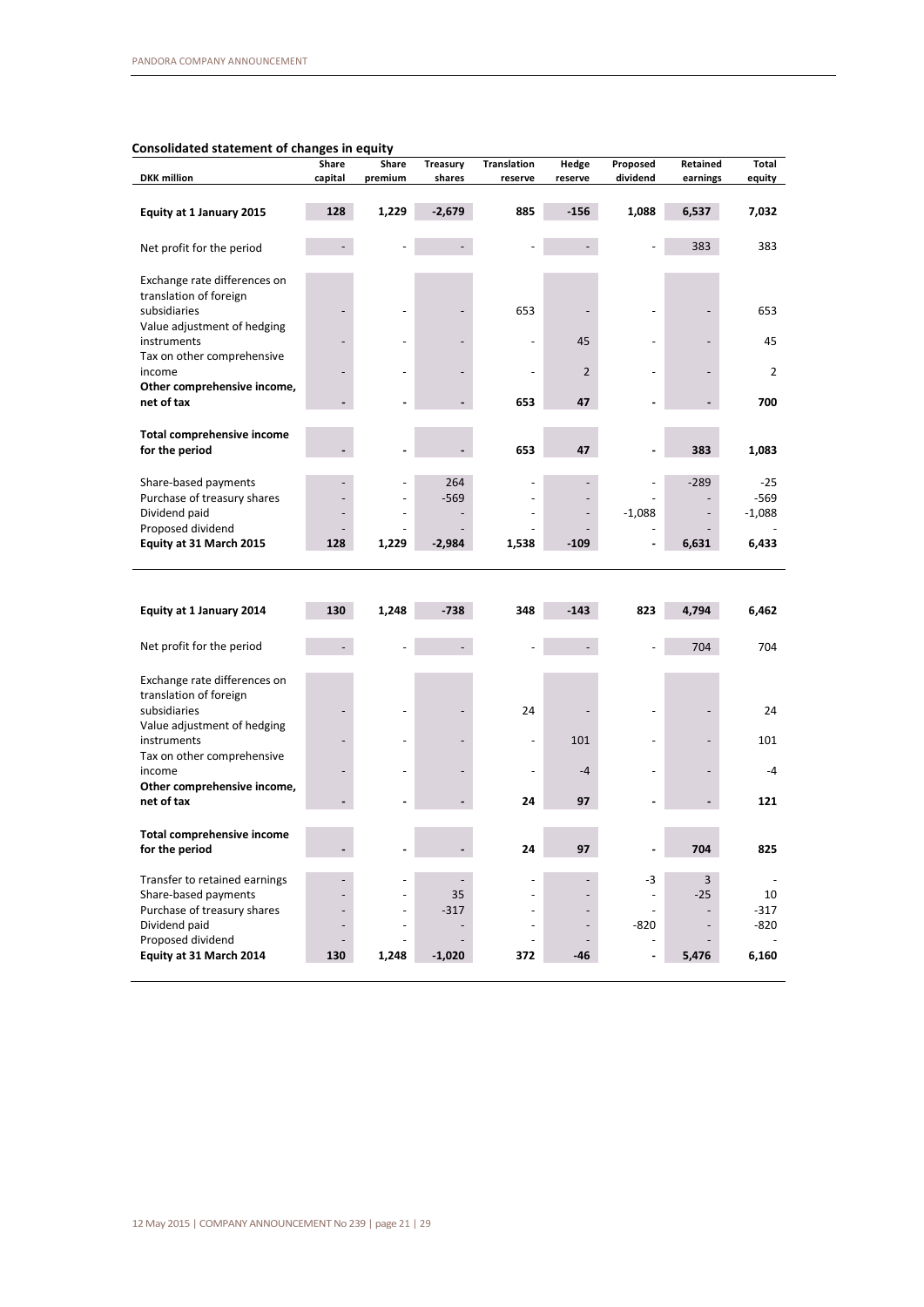# **Consolidated cash flow statement**

| <b>DKK</b> million                                                 | Q1 2015      | Q1 2014      | FY 2014        |  |
|--------------------------------------------------------------------|--------------|--------------|----------------|--|
| Profit before tax                                                  | 957          | 879          | 3,872          |  |
| Finance income                                                     | $-2$         | -8           | $-14$          |  |
| Finance costs                                                      | 283          | 16           | 214            |  |
| Amortisation, depreciation and impairment losses                   | 67           | 50           | 222            |  |
| Share-based payments                                               | 15           | 11           | 71             |  |
| Change in inventories                                              | 46           | $-77$        | 91             |  |
| Change in receivables                                              | $-210$       | 195          | 63             |  |
| Change in payables and other liabilities                           | 706          | 86           | 795            |  |
| Other non-cash adjustments                                         | $-455$       | 43           | $-208$         |  |
| Interests etc. received                                            | $\mathbf{1}$ |              | $\overline{7}$ |  |
| Interests etc. paid                                                | -6           | $-10$        | $-30$          |  |
| Income tax paid                                                    | $-238$       | $-78$        | $-761$         |  |
| Cash flows from operating activities                               | 1,164        | 1,107        | 4,322          |  |
|                                                                    |              |              |                |  |
| Acquisitions of subsidiaries and activities, net of cash acquired  | $-161$       | -3           | $-174$         |  |
| Divestment of businesses                                           | 29           |              | 19             |  |
| Purchase of intangible assets                                      | $-54$        | -23          | $-164$         |  |
| Purchase of property, plant and equipment                          | $-113$       | $-35$        | $-291$         |  |
| Change in other non-current assets                                 | $-21$        | -10          | $-45$          |  |
| Proceeds from sale of property, plant and equipment                | 9            |              | 23             |  |
| Cash flows from investing activities                               | $-311$       | $-71$        | $-632$         |  |
|                                                                    |              |              |                |  |
| Dividend paid                                                      | $-1,088$     | -820         | $-820$         |  |
| Purchase of treasury shares                                        | $-569$       | $-317$       | $-2,402$       |  |
| Proceeds from loans and borrowings                                 | 250          | 10           | 560            |  |
| Repayment of loans and borrowings                                  | 35           | $-25$        | $-597$         |  |
| Cash flows from financing activities                               | $-1,372$     | -1,152       | $-3,259$       |  |
|                                                                    |              |              |                |  |
| Net increase (decrease) in cash                                    | $-519$       | $-116$       | 431            |  |
|                                                                    |              |              |                |  |
| Cash at beginning of period                                        | 1,131        | 686          | 686            |  |
| Net exchange differences                                           | 32           | $\mathbf{1}$ | 14             |  |
| Net increase (decrease) in cash                                    | $-519$       | $-116$       | 431            |  |
| Cash at end of period                                              | 644          | 571          | 1,131          |  |
|                                                                    |              |              |                |  |
| Cash flows from operating activities                               | 1,164        | 1,107        | 4,322          |  |
| - Interests etc. received                                          | $-1$         |              | $-7$           |  |
| - Interests etc. paid                                              | 6            | 10           | 30             |  |
| Cash flows from investing activities                               | $-311$       | $-71$        | $-632$         |  |
| - Acquisition of subsidiaries and activities, net of cash acquired | 161          | 3            | 174            |  |
| - Divestment of businesses                                         | $-29$        |              | $-19$          |  |
| Free cash flow                                                     | 990          | 1,049        | 3,868          |  |
|                                                                    |              |              |                |  |
| Unutilised credit facilities                                       | 3,579        | 3,905        | 3,677          |  |

The above cannot be derived directly from the income statement and the balance sheet.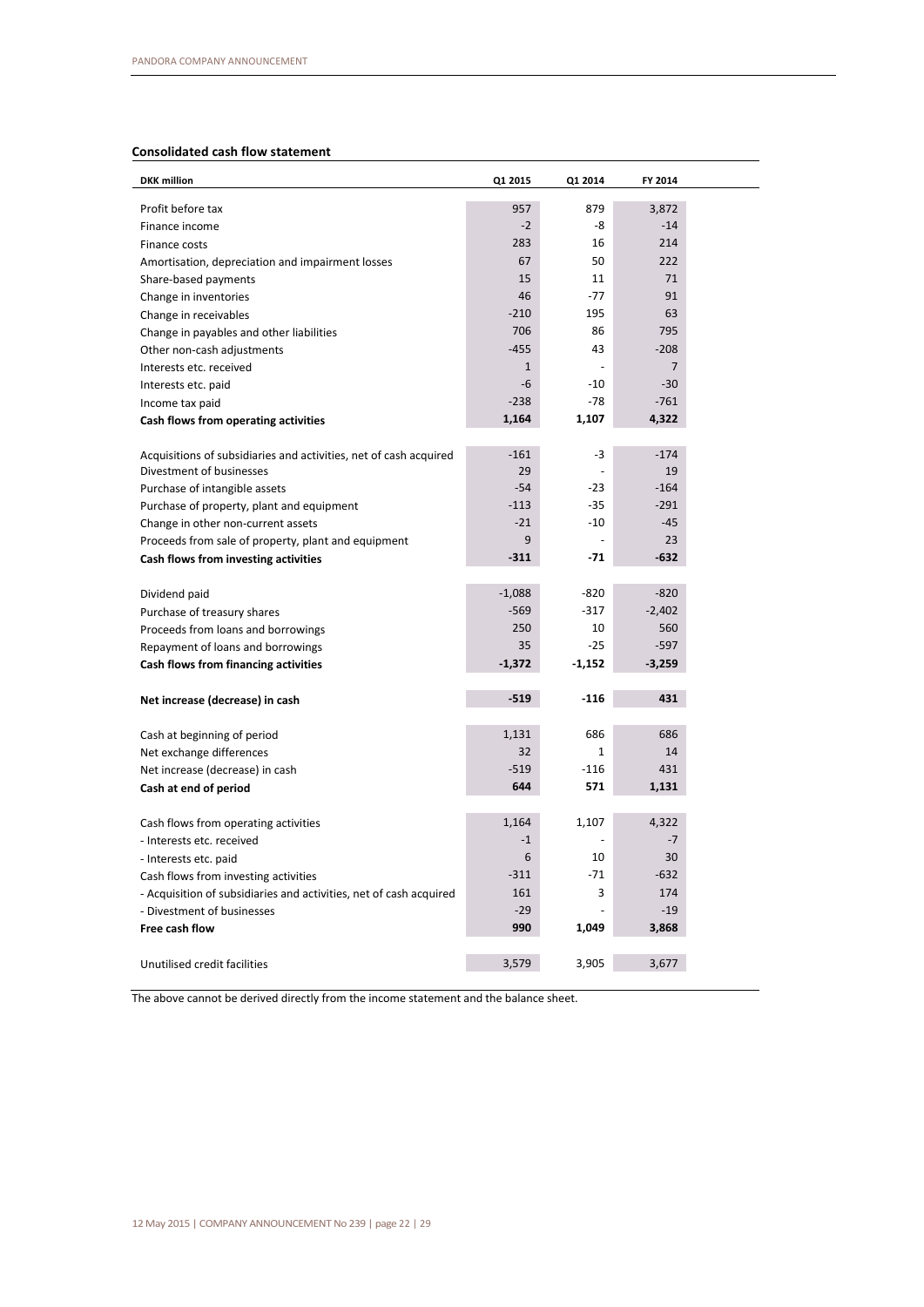# **NOTES**

#### **NOTE 1 – Accounting policies**

The present unaudited interim financial report has been prepared in accordance with IAS 34 'Interim Financial Reporting' as endorsed by the European Union and accounting policies set out in the Annual Report 2014 of PANDORA.

Furthermore, the interim financial report and Management's review are prepared in accordance with additional Danish disclosure requirements for interim reports of listed companies.

PANDORA has adopted all new or amended standards (IFRS) and interpretations (IFRIC) as endorsed by the EU and which are effective for the financial year 2015. These IFRSs have not had any significant impact on the Group's interim financial report.

#### **NOTE 2 – Significant accounting estimates and judgements**

In preparing the consolidated financial statements, Management makes various accounting estimates and assumptions, which form the basis of presentation, recognition and measurement of PANDORA's assets and liabilities.

All significant accounting estimates and judgements are consistent with the description in the Annual Report 2014. See descriptions in the individual notes to the consolidated financial statement in the Annual Report 2014.

#### **NOTE 3 - Operating segment information**

PANDORA's segment reporting is based on geography. The three reporting segments are Americas, Europe and Asia Pacific. Europe includes export to countries in Africa, India and the Middle East.

Each country in which PANDORA has an office is an operating segment. Based on the management structure the operating segments have been aggregated into three reporting segments. In all segments PANDORA sell jewellery for women crafted in the Thai facilities and use franchises and/or distributors as appropriate. The operating segments within each reporting segment are deemed to have similar economic characteristics i.e. are expected to have similar average gross margins in the long term.

For information on revenue from the different products and sale channels reference is made to the Management Review.

Management monitors the segment profit of the operating segments separately for the purpose of making decisions about resource allocation and performance management. Segment profit is measured consistently with the operating profit in the consolidated financial statements before non-current assets are amortised/depreciated (EBITDA).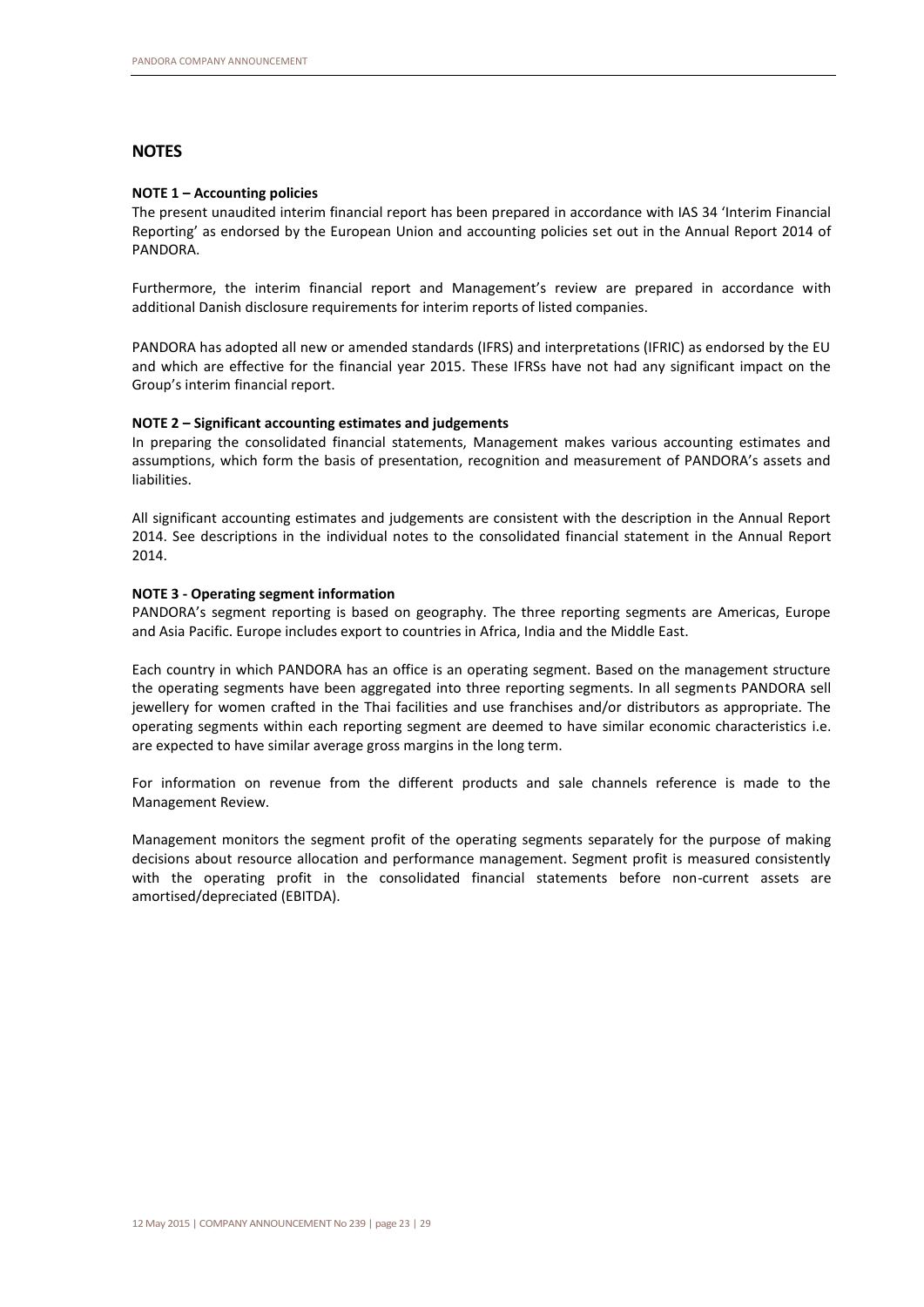#### **NOTE 3 - Operating segment information, continued**

|                                                  |          |        | Asia    | Unallocated              | Total |
|--------------------------------------------------|----------|--------|---------|--------------------------|-------|
| <b>DKK</b> million                               | Americas | Europe | Pacific | costs                    | Group |
|                                                  |          |        |         |                          |       |
| Q1 2015                                          |          |        |         |                          |       |
| External revenue                                 | 1,573    | 1,417  | 557     | $\overline{\phantom{a}}$ | 3,547 |
| Segment profit (EBITDA)                          | 665      | 617    | 280     | $-257$                   | 1,305 |
| Amortisation, depreciation and impairment losses |          |        |         |                          | $-67$ |
| Consolidated operating profit (EBIT)             |          |        |         |                          | 1,238 |
|                                                  |          |        |         |                          |       |
| Q1 2014                                          |          |        |         |                          |       |
| External revenue                                 | 1,170    | 1,064  | 358     | $\overline{\phantom{a}}$ | 2,592 |
| Segment profit (EBITDA)                          | 518      | 423    | 180     | $-184$                   | 937   |
| Amortisation, depreciation and impairment losses |          |        |         |                          | $-50$ |
| Consolidated operating profit (EBIT)             |          |        |         |                          | 887   |

| <b>DKK</b> million              | Q1 2015 | Q1 2014 | FY 2014 |
|---------------------------------|---------|---------|---------|
|                                 |         |         |         |
| Revenue per product group       |         |         |         |
| Charms                          | 2,381   | 1,784   | 7,933   |
| Silver and gold charm bracelets | 422     | 312     | 1,427   |
| Rings                           | 405     | 220     | 1,192   |
| Other jewellery                 | 339     | 276     | 1,390   |
| <b>Total revenue</b>            | 3,547   | 2,592   | 11,942  |
|                                 |         |         |         |

#### **NOTE 4 – Seasonality of operations**

Due to the seasonal nature of the jewellery business, higher revenue is historically realised in the second half of the year.

#### **NOTE 5 – Financial risks**

Financial risks, including risks related to commodity prices, foreign currency, credit, liquidity and interest rate, are addressed in the notes to the consolidated accounts, see note 4.4 to the consolidated financial statement in the Annual Report 2014.

#### **NOTE 6 – Financial instruments**

Financial instruments are measured at fair value and in accordance with level 2 in the fair value hierarchy (IFRS 7), see note 4.3 to the consolidated financial statement in the Annual Report 2014.

#### **NOTE 7 - Business combinations**

#### **Acquisitions in 2015**

*Japan*

On 1 January 2015, PANDORA acquired assets related to the distribution of PANDORA jewellery in Japan from Bluebell in a business combination. In addition to the distribution rights, assets included 1 concept store and 9 shop-in-shops. The acquisition was part of a strategic alliance with Bluebell in Japan with the intent to jointly distribute PANDORA jewellery in Japan.

The agreement initially has a five-year term. On termination of the agreement, PANDORA will take over the full distribution of PANDORA jewellery in Japan. The total amount to be paid to Bluebell will depend on the realised revenue in 2019. The discounted fair value of the earn-out is DKK 58 million.

Intangible assets comprise reacquired distribution rights (with remaining lifespan of approximately three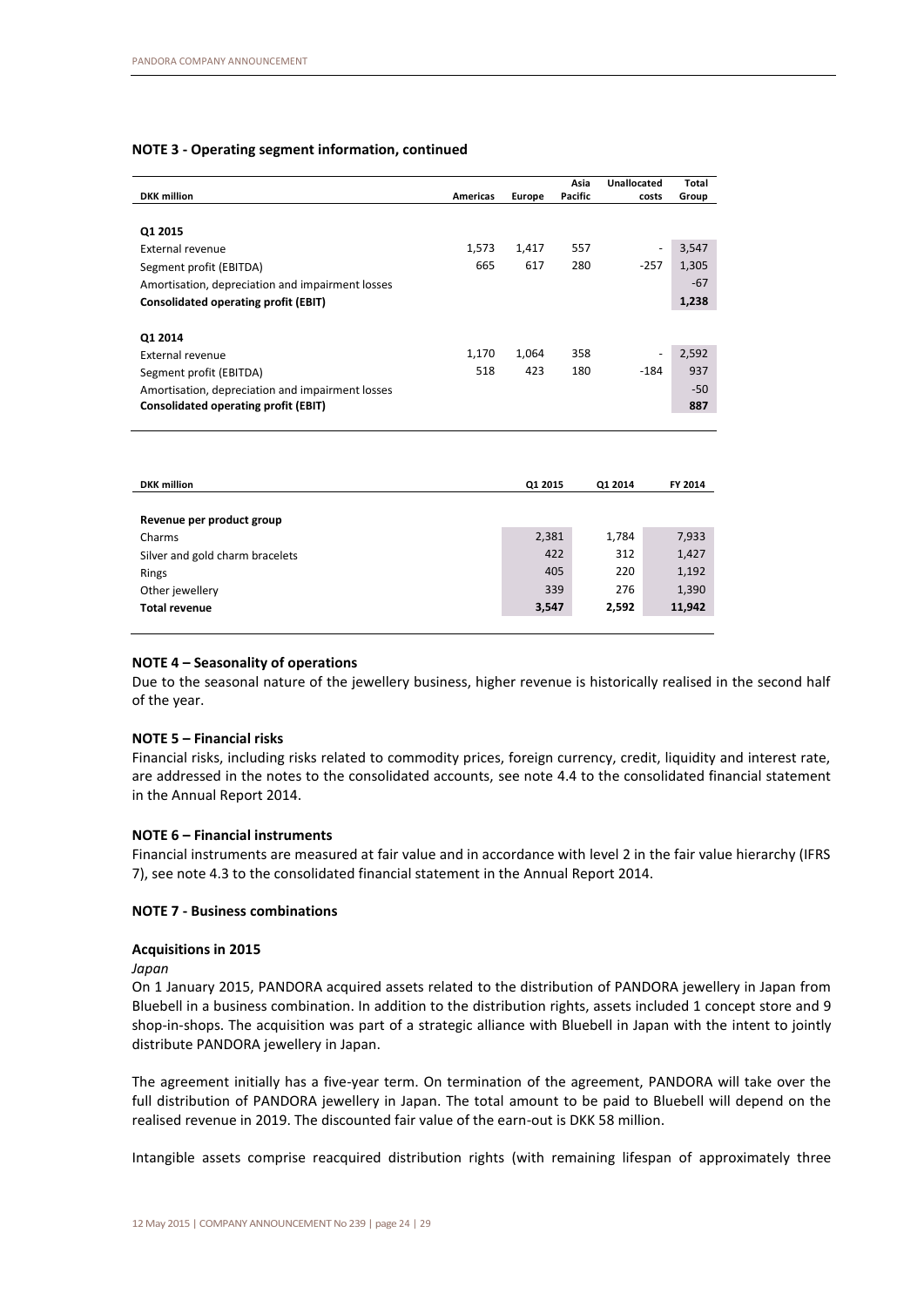years) of DKK 30 million. The fair value is based on comparison of peer markets similar to the Japanese market and the EBITDA that can be expected from similar stores in these markets.

Inventories of DKK 6 million have been measured at market value based on the saleability of the individual items. Goodwill, DKK 20 million, is attributable to the expected synergies from combining PANDORA's willingness and ability to invest in the Japanese market with Bluebell's in-depth knowledge of the Japanese retail market, Japanese consumers and insight into the Japanese real estate market, to build a considerable presence in Japan. None of the goodwill recognised is deductible for income tax purposes.

#### *Middle East*

On 16 January 2015, PANDORA acquired 100% of the shares in Pan Me A/S. Pan Me A/S holds the rights to distribute PANDORA jewellery in the UAE, Bahrain, Qatar and Oman.

PANDORA has paid the purchase price of DKK 112 million primarily related to the rights to distribute PANDORA jewellery in the UAE, Bahrain, Qatar and Oman, as well as non-current assets and inventories related to 11 concept stores and 3 shop-in-shops in the UAE.

Intangible assets comprise reacquired distribution rights (with a remaining lifespan of approximately one year) of DKK 5 million. The fair value is based on comparison of peer markets and the EBITDA that can be expected from similar stores in these markets.

Inventories of DKK 25 million have been measured at market value based on the salability of the individual items. Receivables mainly consist of prepayments and receivables from sales which are recognised at the value of the expected cash inflow. Goodwill, DKK 54 million, is attributable to the expected synergies from PANDORA's direct involvement in the region and establishing Dubai as the future hub for PANDORA's activities in the Middle East and North Africa. None of the goodwill recognised is deductible for income tax purposes.

#### *Other business combinations in 2015*

PANDORA acquired concept stores in the US and Germany in 2015. These were accounted for as business combinations. Assets acquired mainly consist of inventory and other assets relating to the stores. Of the purchase price, DKK 35 million was allocated to goodwill. None of the goodwill recognised is deductible for income tax purposes.

The impact on revenue and net profit for 2015 from the acquired stores was insignificant. If the stores had been owned from the beginning of the year, the impact on PANDORA's revenue and net profit would have been equally insignificant.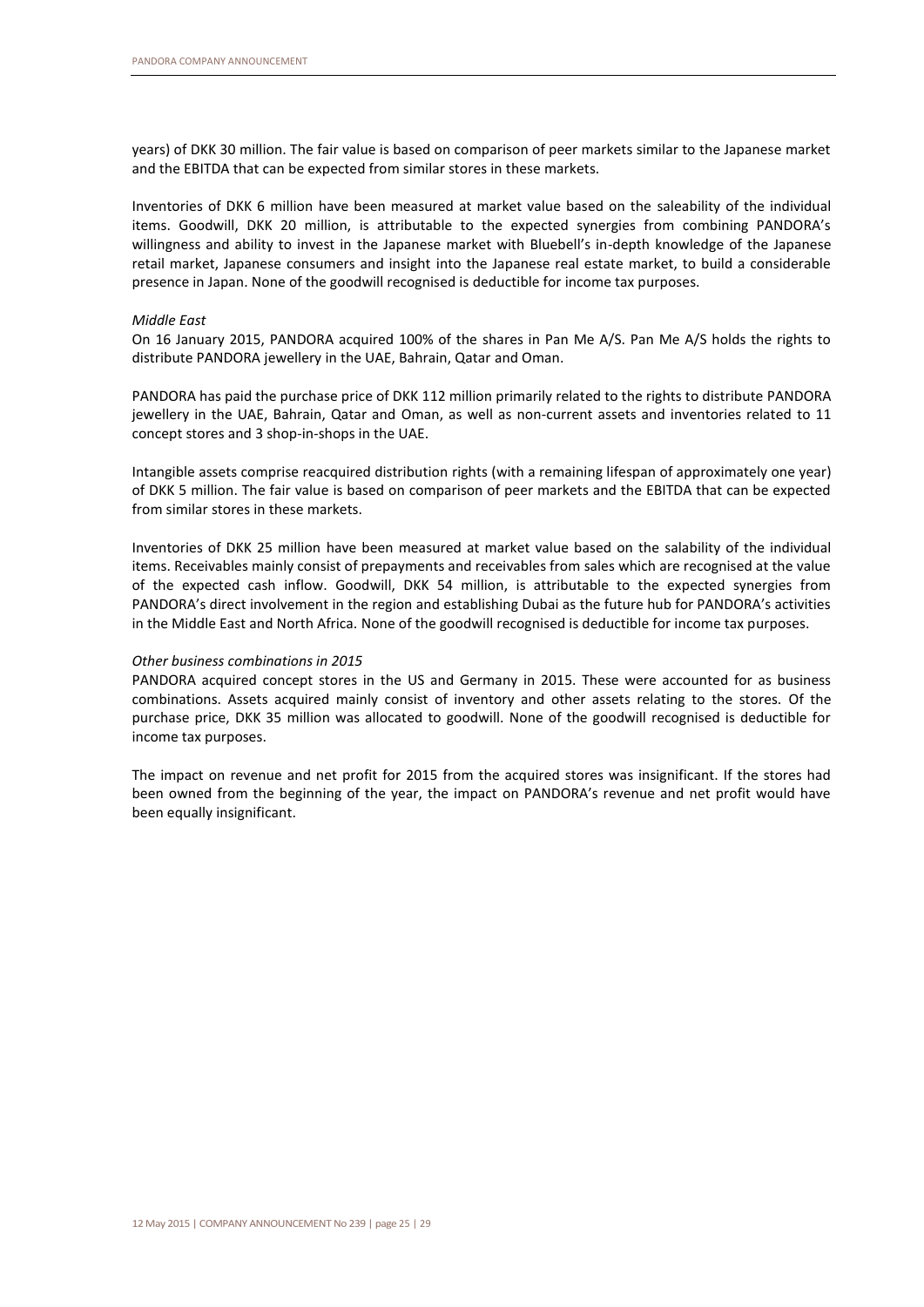#### *Acquisitions*

|                                          | FY 2015        |                    |                |        |
|------------------------------------------|----------------|--------------------|----------------|--------|
| <b>DKK</b> million                       | Japan          | <b>Middle East</b> | Other          | Total  |
|                                          |                |                    |                |        |
| Other intangible assets                  | 30             | 5                  |                | 35     |
| Property, plant and equipment            | $\overline{2}$ | 7                  | $\overline{2}$ | 11     |
| Other non-current receivables            |                | 3                  |                | 3      |
| Receivables                              |                | 25                 | 9              | 34     |
| Inventories                              | 6              | 25                 | 38             | 69     |
| Cash                                     |                | 21                 |                | 21     |
| <b>Assets acquired</b>                   | 38             | 86                 | 49             | 173    |
| Non-current liabilities                  |                | $\mathbf{1}$       | 1              | 2      |
| Payables                                 |                | 27                 | 5              | 32     |
| Other non-current liabilities            |                |                    | 8              | 8      |
| Liabilities assumed                      |                | 28                 | 14             | 42     |
| Total identifiable net assets acquired   | 38             | 58                 | 35             | 131    |
| Goodwill arising from the acquisition    | 20             | 54                 | 35             | 109    |
| <b>Purchase consideration</b>            | 58             | 112                | 70             | 240    |
| Cash movements on acquisition:           |                |                    |                |        |
| Purchase consideration transferred       | $-58$          | $-112$             | $-70$          | $-240$ |
| Deferred payment (earn out)              | 58             |                    |                | 58     |
| Cash acquired                            |                | 21                 |                | 21     |
| Net cash flow on acquisition             |                | $-91$              | $-70$          | $-161$ |
| Cash flow from sale of businesses *      |                |                    | 29             | 29     |
| Net cash flow from business combinations |                | -91                | $-41$          | $-132$ |
|                                          |                |                    |                |        |

\* The sale of business included mainly inventories and goodwill

#### **Acquisitions after the reporting period**

#### *China*

In February 2015, PANDORA entered an agreement with Oracle Investment (Hong Kong) Limited (Oracle) about joint distribution of PANDORA jewellery in China from 1 July 2015 to 31 December 2018. At the end of the agreement, PANDORA will take over the full distribution of PANDORA jewellery in China. On 1 July 2015, PANDORA will, as part of the agreement with Oracle, purchase the majority of Oracle's assets in China. The agreement is subject to certain conditions to be fulfilled.

Due to the subsequent closing date, it is not possible to prepare the accounting for the business combination. The purchase price allocation for the acquisition will be included in the interim financial report for the second quarter of 2015.

#### *UK*

On 1 April 2015, PANDORA acquired 100% of the shares in four Evernal companies. The Evernal companies comprise concept stores in Liverpool, Blackpool, Trafford and Arndale. PANDORA has paid the purchase price of DKK 70 million primarily related to goodwill. Due to the late closing of the acquisition, it has not been practically possible to prepare the initial accounting for the business combination. The purchase price allocation for the acquisition will be included in the interim financial report for the second quarter of 2015.

#### **NOTE 8 - Contingent liabilities**

See note 5.2 to the consolidated financial statements in the Annual Report 2014.

#### **NOTE 9 – Related parties**

#### *Related parties with significant interests*

On 31 March 2015, treasury shares accounted for 5.8% of the share capital. No other shareholders held more than 5% of the share capital.

Other related parties of PANDORA with significant influence include the Boards of Directors and the Executive Boards of these companies and their close family members. Related parties also include companies in which the aforementioned persons have control or significant interests.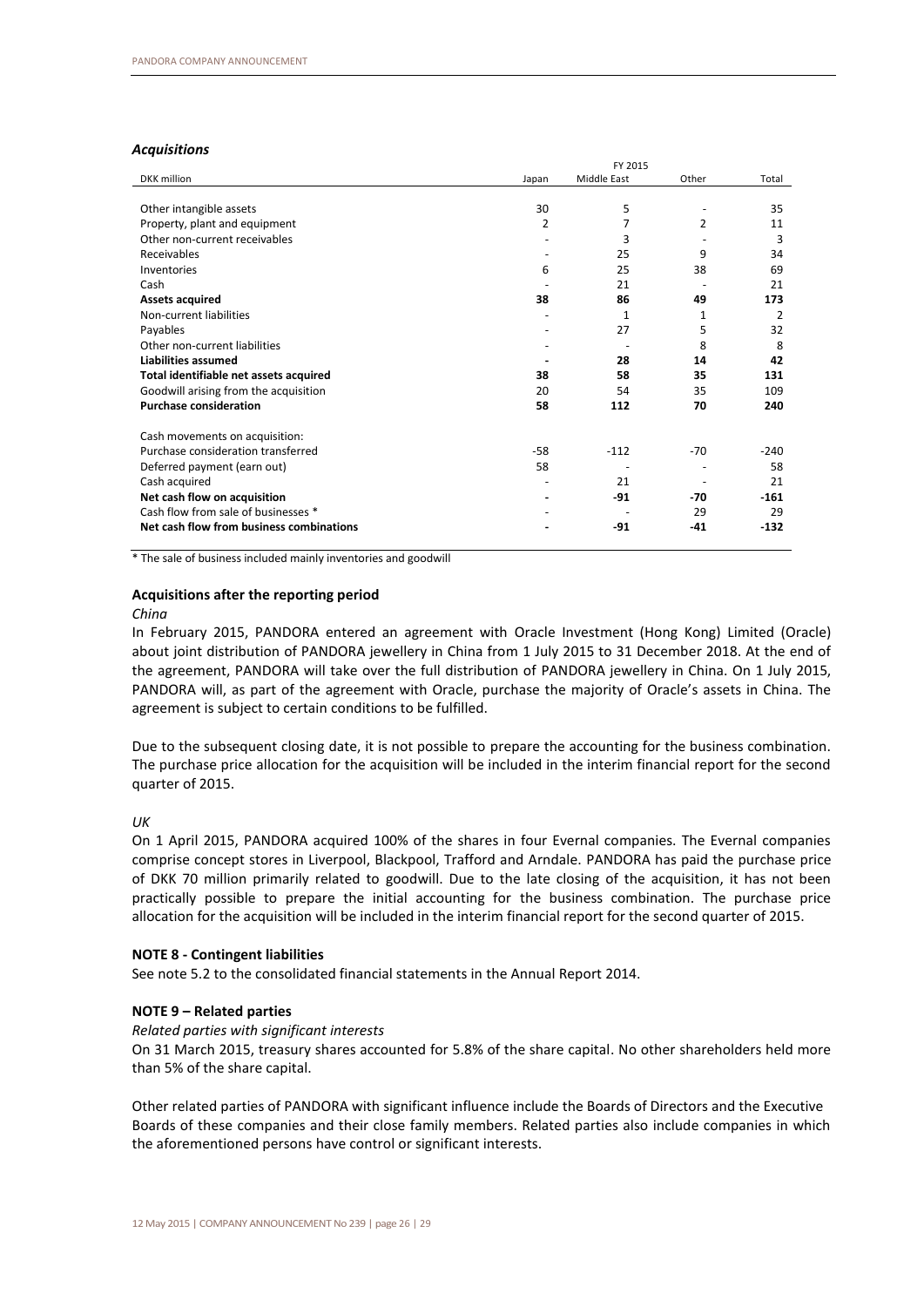# *Transactions with related parties*

PANDORA did not enter into any significant transactions with members of the Board of Directors or the Executive Board, except for compensation and benefits received as a result of their membership of the Board of Directors, employment with PANDORA or shareholdings in PANDORA.

|                             | Number of  | Number of  | Number of      | Growth<br>Q1 2015        | Growth<br>Q1 2015        | <b>Number</b><br>of 0&0  | Growth<br><b>O&amp;O</b> stores<br>Q1 2015 |
|-----------------------------|------------|------------|----------------|--------------------------|--------------------------|--------------------------|--------------------------------------------|
|                             | CS Q1 2015 | CS Q4 2014 | CS Q1 2014     | /Q4 2014                 | /Q1 2014                 | Q1 2015                  | /Q4 2014                                   |
|                             |            |            |                |                          |                          |                          |                                            |
| <b>USA</b>                  | 318        | 315        | 278            | 3                        | 40                       | 34                       | $\overline{4}$                             |
| Canada                      | 63         | 64         | 56             | $-1$                     | $\overline{7}$           | $\mathbf{1}$             |                                            |
| <b>Brazil</b>               | 43         | 35         | 15             | 8                        | 28                       | 24                       | $\overline{4}$                             |
| <b>Americas</b>             | 424        | 414        | 349            | 10                       | 75                       | 59                       | 8                                          |
| Australia                   | 91         | 90         | 79             | 1                        | 12                       | 15                       |                                            |
| China                       | 29         | 29         | 26             | $\frac{1}{2}$            | $\overline{3}$           |                          |                                            |
| Malaysia                    | 21         | 21         | 12             | $\overline{a}$           | 9                        |                          |                                            |
| Hong Kong                   | 16         | 16         | 8              | $\overline{\phantom{a}}$ | 8                        | 16                       |                                            |
| Singapore                   | 15         | 15         | 11             | $\blacksquare$           | $\overline{4}$           | $\overline{\phantom{a}}$ |                                            |
| <b>Other Asia Pacific</b>   | 40         | 39         | 35             | 1                        | 5                        | $\mathbf{1}$             | $\mathbf{1}$                               |
| <b>Asia-Pacific</b>         | 212        | 210        | 171            | 2                        | 41                       | 32                       | $\mathbf{1}$                               |
| Russia                      | 175        | 174        | 134            | $\mathbf{1}$             | 41                       | $\overline{\phantom{a}}$ |                                            |
| UK                          | 160        | 156        | 127            | 4                        | 33                       | 5                        |                                            |
| Germany                     | 91         | 84         | 72             | $\overline{z}$           | 19                       | 78                       | 17                                         |
| France                      | 40         | 40         | 24             | $\overline{\phantom{a}}$ | 16                       | 20                       |                                            |
| Italy                       | 40         | 36         | 26             | 4                        | 14                       | 14                       | $\mathbf{1}$                               |
| Poland                      | 37         | 37         | 37             | $\overline{\phantom{a}}$ | $\overline{\phantom{a}}$ | 16                       |                                            |
| Spain                       | 25         | 24         | 15             | $\mathbf{1}$             | 10                       | $\overline{\phantom{a}}$ |                                            |
| Belgium                     | 24         | 24         | 23             | $\overline{\phantom{a}}$ | $\mathbf{1}$             | L,                       |                                            |
| South Africa                | 22         | 21         | 14             | $\mathbf{1}$             | 8                        | $\sim$                   |                                            |
| Ireland                     | 20         | 20         | 16             | $\overline{\phantom{a}}$ | $\overline{a}$           | $\sim$                   |                                            |
| <b>Netherlands</b>          | 18         | 18         | 11             | $\frac{1}{2}$            | $\overline{7}$           | 18                       |                                            |
| Ukraine                     | 17         | 17         | 15             | $\overline{\phantom{a}}$ | $\overline{2}$           | $\sim$                   |                                            |
| Portugal                    | 15         | 15         | 14             | $\overline{\phantom{a}}$ | $\mathbf{1}$             | $\overline{\phantom{a}}$ |                                            |
| <b>United Arab Emirates</b> | 14         | 11         | 10             | 3                        | $\overline{4}$           | 14                       | 14                                         |
| Austria                     | 12         | 12         | 11             | $\overline{\phantom{a}}$ | $\mathbf{1}$             | $\overline{2}$           |                                            |
| Israel                      | 11         | 10         | 8              | 1                        | $\overline{3}$           | $\blacksquare$           |                                            |
| Czech Republic              | 10         | 10         | $\overline{7}$ | $\overline{\phantom{a}}$ | 3                        | $\overline{z}$           |                                            |
| Other Europe                | 80         | 77         | 53             | 3                        | 27                       | 27                       |                                            |
| <b>Europe</b>               | 811        | 786        | 617            | 25                       | 194                      | 201                      | 32                                         |
| <b>All Markets</b>          | 1,447      | 1,410      | 1,137          | 37                       | 310                      | 292                      | 41                                         |

### **Note 10 – concept store development per country\***

\* Includes countries with 10 or more concept stores as of Q1 2015.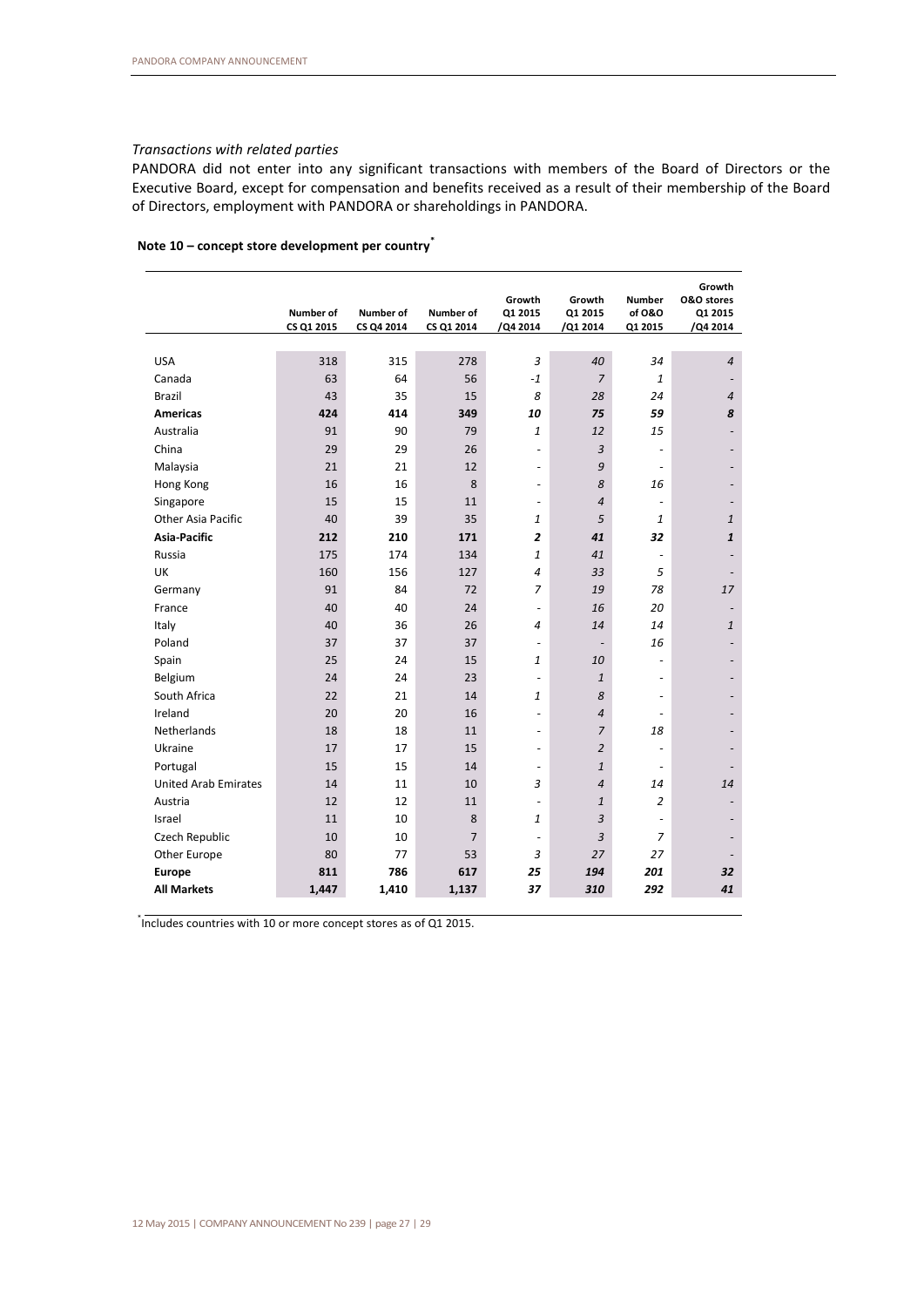# **Quarterly overview**

| <b>DKK</b> million                                 | Q1 2015  | Q4 2014  | Q3 2014 | Q2 2014 | Q1 2014  |
|----------------------------------------------------|----------|----------|---------|---------|----------|
| <b>Consolidated income statement</b>               |          |          |         |         |          |
| Revenue                                            | 3,547    | 3,961    | 2,845   | 2,544   | 2,592    |
| Gross profit                                       | 2,522    | 2,835    | 1,999   | 1,798   | 1,791    |
| Earnings before interests, tax,                    |          |          |         |         |          |
| depreciation and amortisation (EBITDA)             | 1,305    | 1,444    | 1,020   | 893     | 937      |
| Operating profit (EBIT)                            | 1,238    | 1,381    | 963     | 841     | 887      |
| Net financials                                     | $-281$   | $-122$   | $-57$   | $-13$   | -8       |
| Profit before tax                                  | 957      | 1,259    | 906     | 828     | 879      |
| Net profit                                         | 383      | 1,007    | 725     | 662     | 704      |
| <b>Consolidated balance sheet</b>                  |          |          |         |         |          |
| Total assets                                       | 11,396   | 10,556   | 10,354  | 9,231   | 9,192    |
| Invested capital                                   | 6,235    | 6,080    | 6,558   | 5,851   | 5,666    |
| Net working capital                                | 126      | 434      | 1,106   | 729     | 660      |
| Net interest-bearing debt (NIBD)                   | $-330$   | -1,121   | 9       | $-440$  | $-546$   |
| Equity                                             | 6,433    | 7,032    | 6,361   | 6,274   | 6,160    |
|                                                    |          |          |         |         |          |
| <b>Consolidated cash flow statement</b>            |          |          |         |         |          |
| Cash flows from operating activities               | 1,164    | 1,867    | 711     | 637     | 1,107    |
| Cash flows from investing activities               | $-311$   | $-181$   | $-288$  | -92     | $-71$    |
| Free cash flow                                     | 990      | 1,705    | 567     | 547     | 1,049    |
| Cash flows from financing activities               | $-1,372$ | $-1,010$ | $-435$  | $-662$  | $-1,152$ |
| Net increase (decrease) in cash                    | $-519$   | 676      | $-12$   | $-117$  | $-116$   |
| <b>Growth ratios</b>                               |          |          |         |         |          |
| Revenue growth, %                                  | 36.8%    | 40.4%    | 26.2%   | 31.7%   | 29.5%    |
| Gross profit growth, %                             | 40.8%    | 47.8%    | 33.9%   | 41.1%   | 36.3%    |
| EBITDA growth, %                                   | 39.3%    | 52.6%    | 33.8%   | 68.5%   | 45.7%    |
| EBIT growth, %                                     | 39.6%    | 55.0%    | 36.0%   | 74.1%   | 48.1%    |
| Net profit growth, %                               | $-45.6%$ | 36.3%    | 18.5%   | 53.6%   | 60.7%    |
|                                                    |          |          |         |         |          |
| <b>Margins</b>                                     |          |          |         |         |          |
| Gross margin, %                                    | 71.1%    | 71.6%    | 70.3%   | 70.7%   | 69.1%    |
| EBITDA margin, %                                   | 36.8%    | 36.5%    | 35.9%   | 35.1%   | 36.1%    |
| EBIT margin, %                                     | 34.9%    | 34.9%    | 33.8%   | 33.1%   | 34.2%    |
| Other ratios                                       |          |          |         |         |          |
| Tax rate, %                                        | 60.0%    | 20.0%    | 20.0%   | 20.0%   | 20.0%    |
| Equity ratio, %                                    | 56.4%    | 66.6%    | 61.4%   | 68.0%   | 67.0%    |
| NIBD to EBITDA <sup>*</sup> , x                    | $-0.1$   | $-0.3$   | 0.0     | $-0.1$  | $-0.2$   |
| Return on invested capital (ROIC) <sup>*</sup> , % | 70.9%    | 67.0%    | 54.6%   | 56.9%   | 52.4%    |
| Capital expenditure (CAPEX), DKK million           | 167      | 176      | 135     | 86      | 58       |
| Cash conversion, %                                 | 258.5%   | 169.3%   | 78.2%   | 82.6%   | 149.0%   |
|                                                    |          |          |         |         |          |
| Other key figures                                  |          |          |         |         |          |
| Average number of employees                        | 11,945   | 11,177   | 10,340  | 9,514   | 8,798    |
|                                                    |          |          |         |         |          |

\* Ratios are based on 12 months rolling EBITDA and EBIT, respectively.